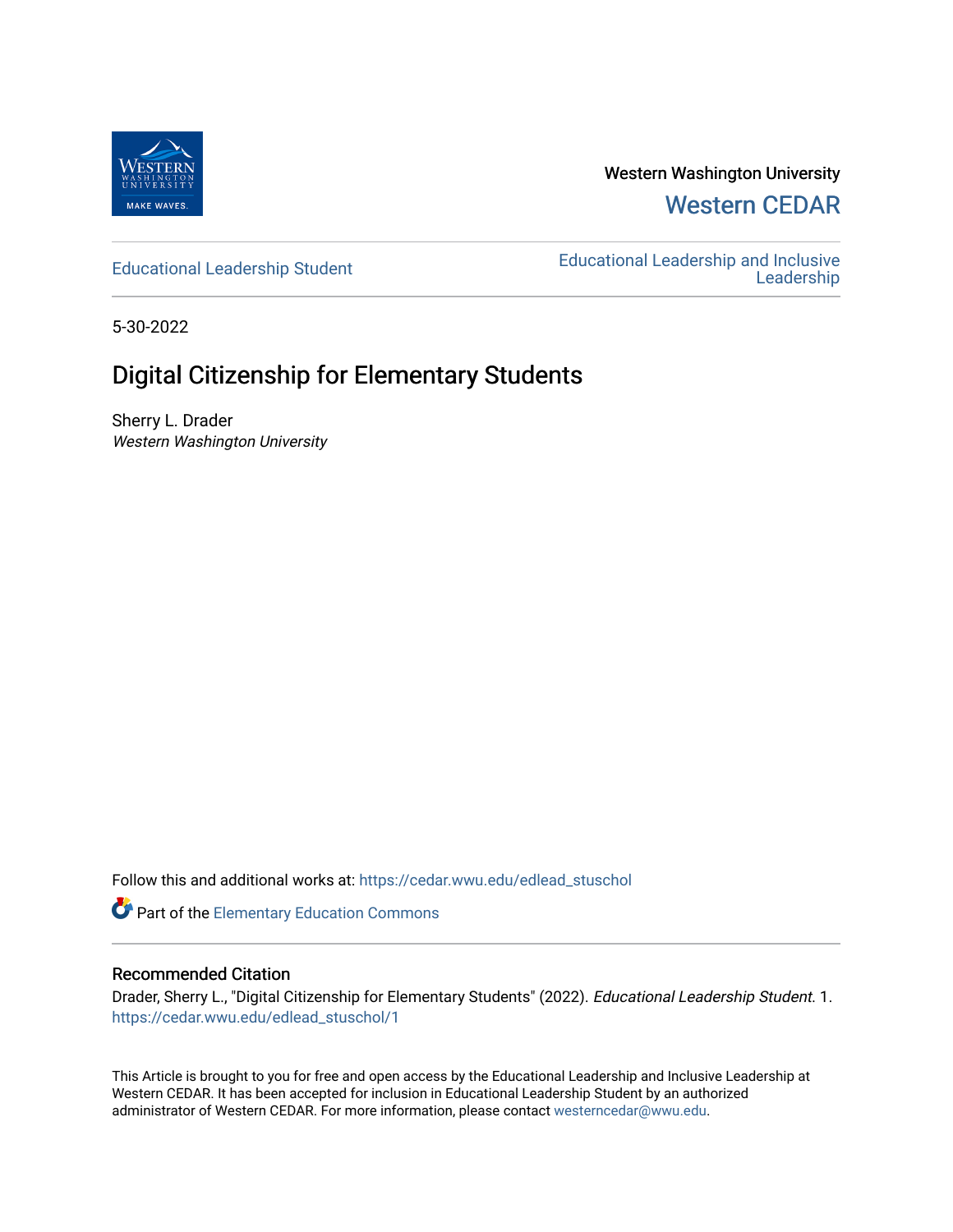**Digital Citizenship for Elementary Students**

Sherry L. Drader

Departments of Special Education and Educational Leadership, Western Washington University

EDAD 502: Readings in School Administration

Ian Levings & Beth Clothier

May 30<sup>th</sup>, 2022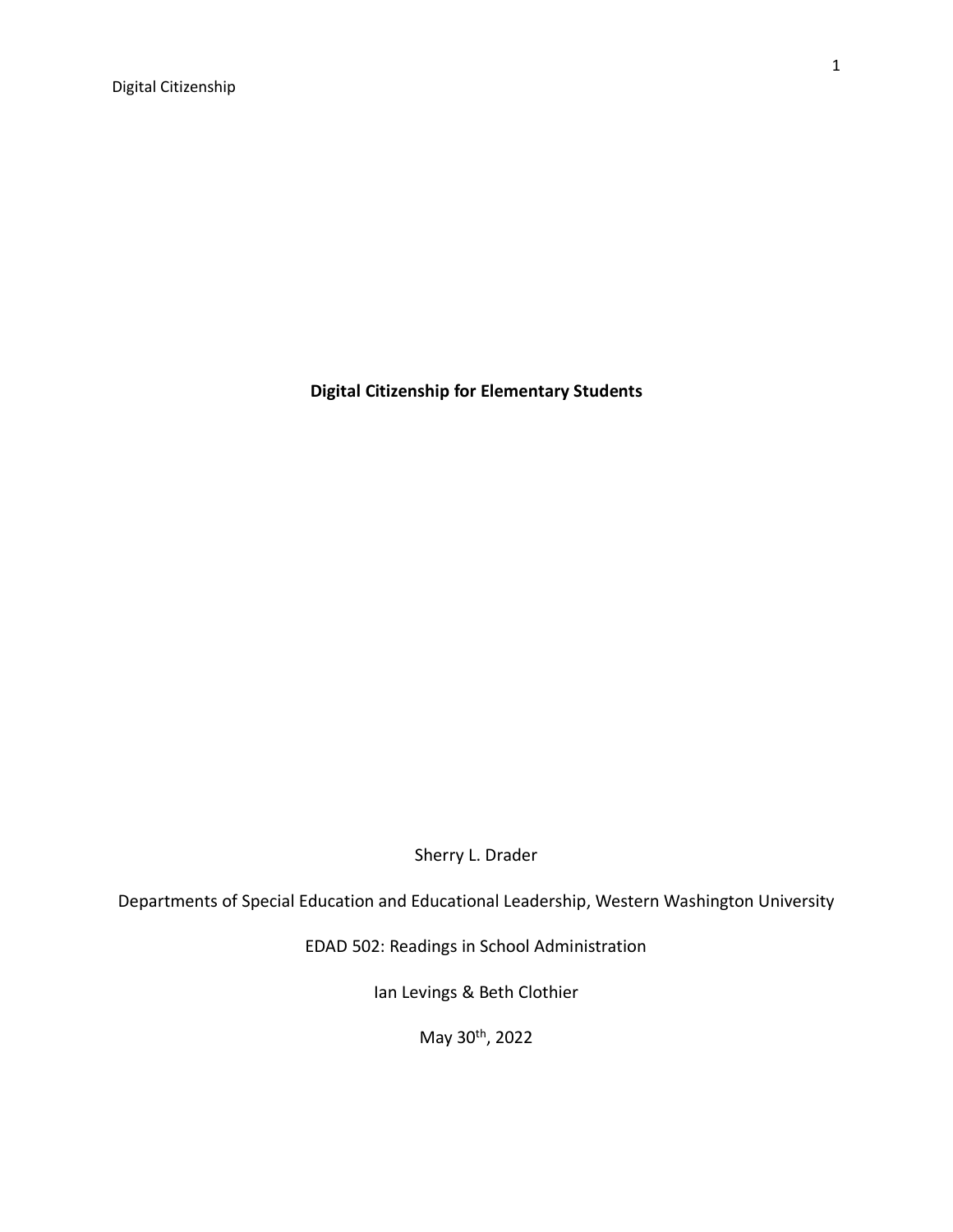#### **Abstract**

This study aimed to identify the need for digital citizenship teaching in the elementary school setting. It aimed to address the question, how can teachers effectively teach and implement digital citizenship in a Kindergarten to grade 4 elementary school? A small purposive focus group determined an obvious need for educators to have clear direction and guidance in the area of digital citizenship at the elementary school. This group of educators emphasized that digital citizenship is extremely important as the world increasingly offers online options for many services, including education. Furthermore, it is imperative for schools to partner with families in the area of digital citizenship. All stakeholders in the education system, administration, teachers, support staff, parents and students would benefit from clear, established boundaries regarding digital citizenship. Due to the ongoing global pandemic of Covid-19, it is important to understand the role elementary educators have in helping to guide and direct students about digital citizenship at a young age.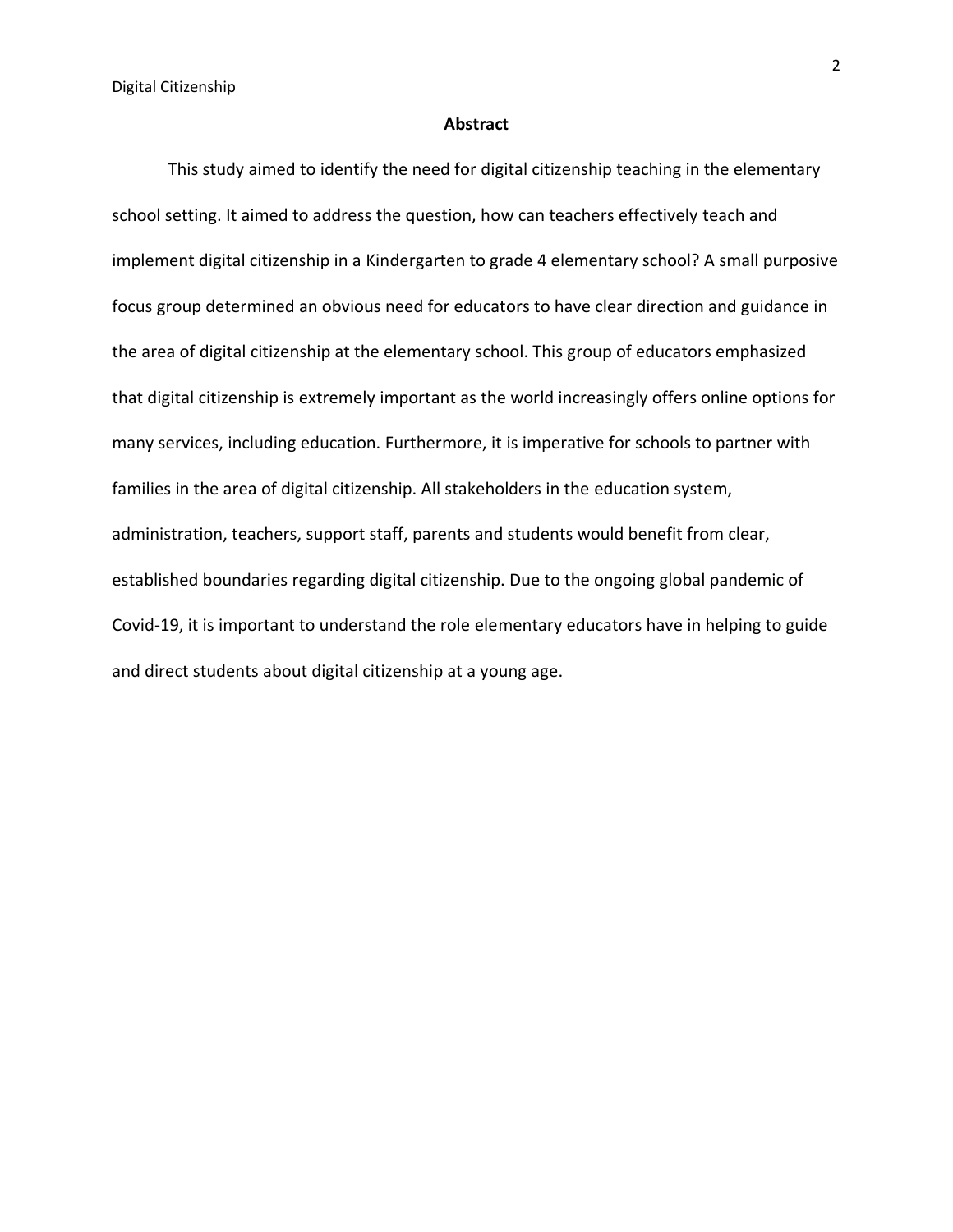| <b>Table of Contents</b>                                                                      |  |
|-----------------------------------------------------------------------------------------------|--|
|                                                                                               |  |
|                                                                                               |  |
|                                                                                               |  |
|                                                                                               |  |
|                                                                                               |  |
|                                                                                               |  |
|                                                                                               |  |
|                                                                                               |  |
|                                                                                               |  |
| Teacher Efficacy/Educators' Perception of Digital Citizenship in the Elementary Classroom13   |  |
|                                                                                               |  |
|                                                                                               |  |
|                                                                                               |  |
|                                                                                               |  |
|                                                                                               |  |
|                                                                                               |  |
|                                                                                               |  |
|                                                                                               |  |
|                                                                                               |  |
|                                                                                               |  |
|                                                                                               |  |
|                                                                                               |  |
|                                                                                               |  |
|                                                                                               |  |
|                                                                                               |  |
|                                                                                               |  |
|                                                                                               |  |
|                                                                                               |  |
|                                                                                               |  |
| Teacher efficacy/educators' perception of digital citizenship in the elementary classroom. 33 |  |
|                                                                                               |  |
|                                                                                               |  |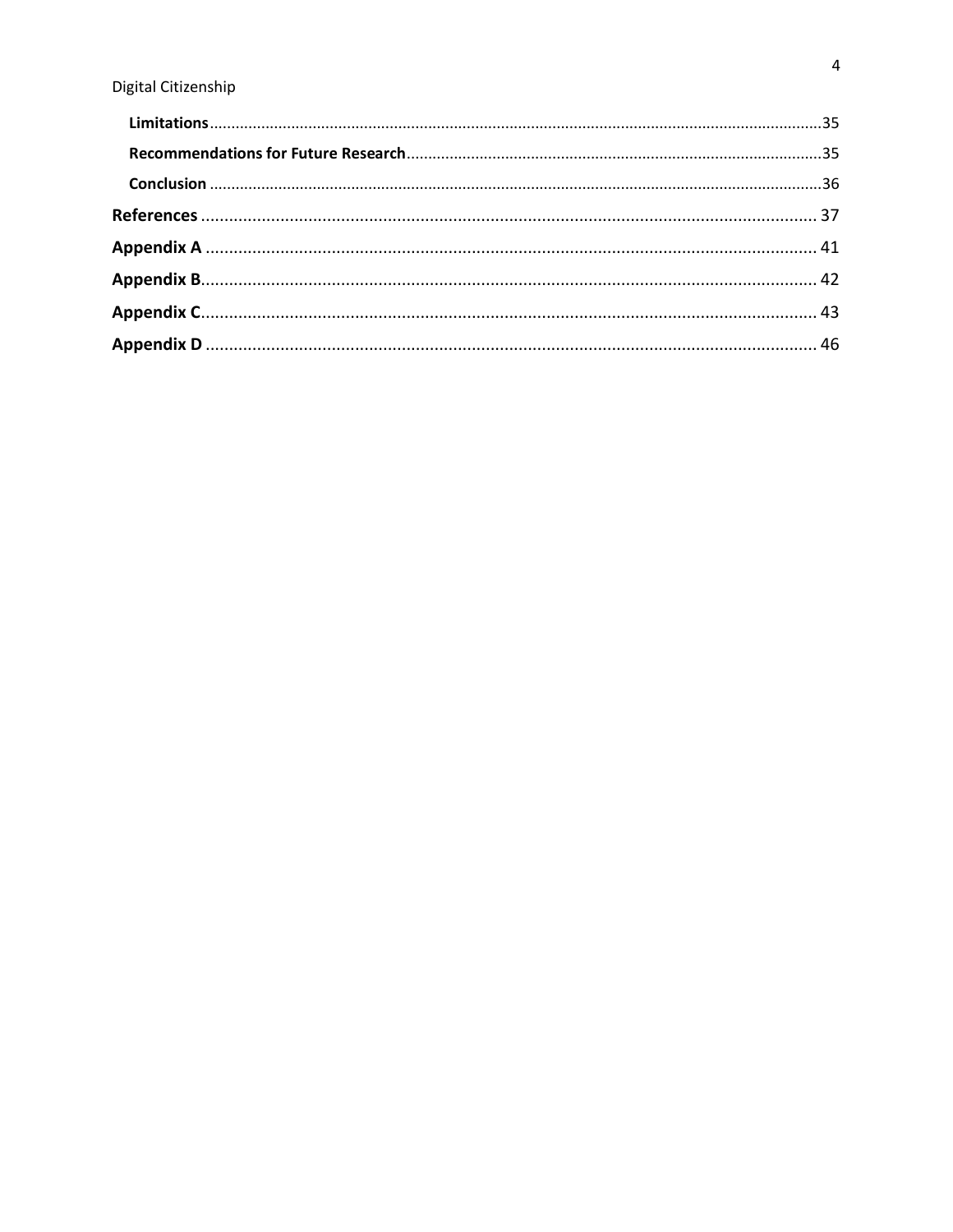#### **Chapter I: Digital Citizenship for Elementary Students**

Covid 19 has proven to be a challenging time in all sectors, and the education sector is no exception. Many elementary students have been privileged to access learning opportunities through various digital platforms; however, they have engaged in these platforms with little to no accountability or instruction on how to have a safe, digital footprint:

Remote learning and working are privileges that are designed for so-called 'digital citizens', that is, individuals who can fully engage with technology from an educational, political, and participatory perspective. Nevertheless, many individuals do not yet identify themselves as digital citizens and are not even acquainted with the meaning and implications of this concept. (Ranchordás, 2020, para 1 ).

The evidence to support how students are accountable is clearly lacking- the research is extremely underrepresented. Öztürk (2021) recognizes the need for more studies in the implementation of explicit digital citizenship teaching (p. 38). Furthermore, the pandemic has necessitated the need for elementary educators to shift their teaching in some capacity to online learning (Government of British Columbia, 2021). In British Columbia, elementary students were expected, and in some cases, continue to be expected, to learn digitally regardless of student preparedness or awareness of digital citizenship (Government of British Columbia, 2021). According to Ribble et al. (2004), digital citizenship is defined as, "the norms of behavior with regard to technology use" (p. 2). The dependency on digital literacy is increasing in the elementary classroom, creating an urgent need for digital citizenship competency among educators and their students (Buchholz et al., 2020).

5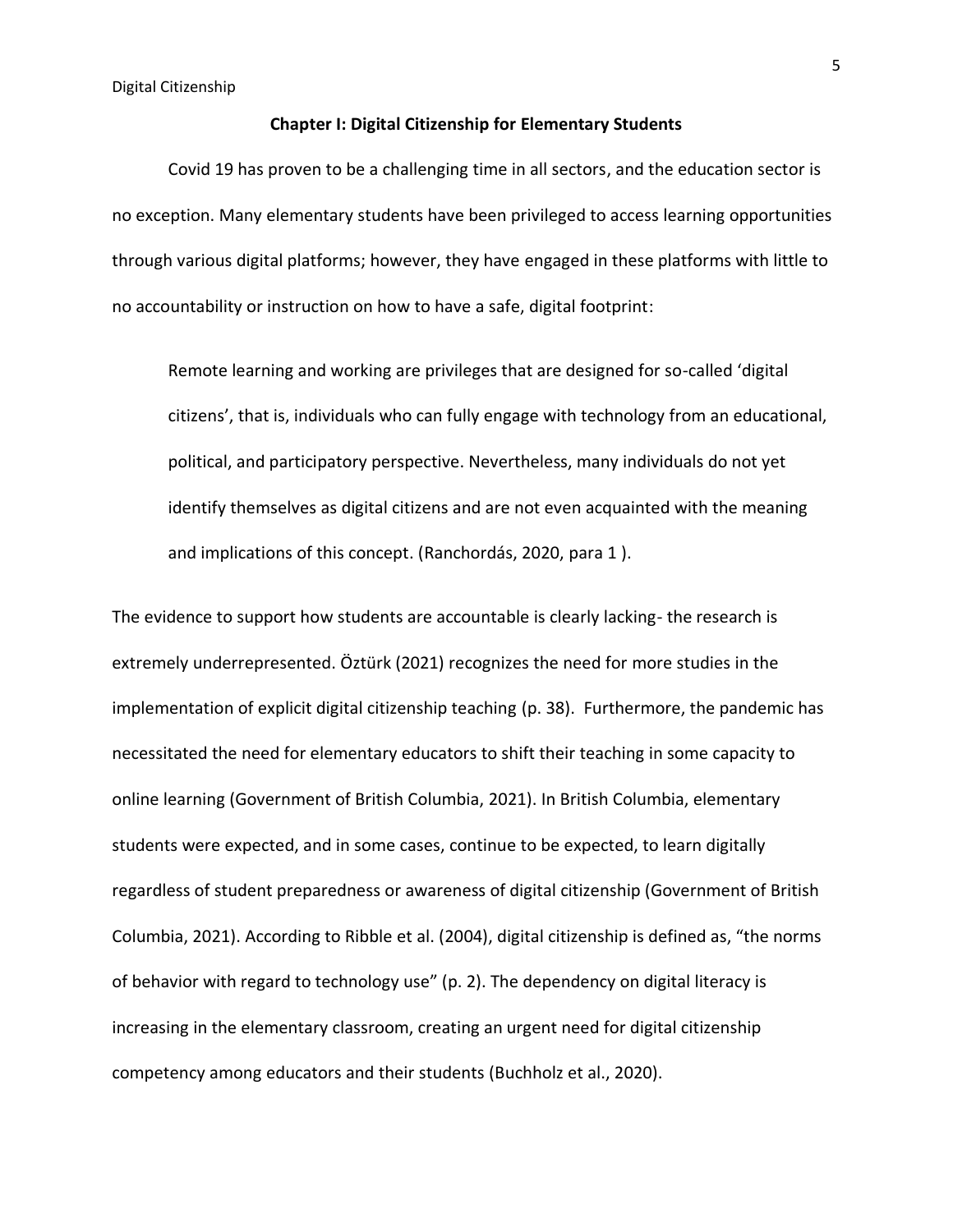The purpose of this study was to demonstrate a need to address digital citizenship in the elementary school. To determine this information, a small purposive focus group was selected, and then the data was collected. Once the focus study data was analyzed, it became blatantly obvious that there is a need for a baseline understanding of what digital citizenship should include in an elementary school setting. The data revealed that there is a desire for an effective and efficient approach to implementing digital citizenship in the elementary school setting.

Due to the increase in dependency of digital platforms, elementary students are increasingly engaging in online activities for both academic and leisure purposes. Common Sense Media, a well-known program used by educators worldwide, claims that,

Children age 0 to 8 spend an average of nearly 2.5 hours per day with screen media, with 5-to-8-year-olds spending three hours per day with screens. More than two-thirds (67%) of 5-to8-year-olds have their own mobile device, and on average, children in this age group spend an hour and 15 minutes a day using mobile media. (James et al., 2020,

p. 6)

Elementary students need to understand the term, 'digital citizen' and what this means for behaving appropriately and safely while online. Buchholz et al. (2020) state that:

Being a digitally literate citizen encompasses the ability to read, write, and interact on/across screens to engage with diverse online communities, with an orientation for social justice. Within this larger frame of digital literacy, we advocate a critical literacy pedagogy that enables students to think at deeper levels about not simply how to read and compose in online environments but also how to do so as productive, responsible, and critical digital citizens. (p. 12)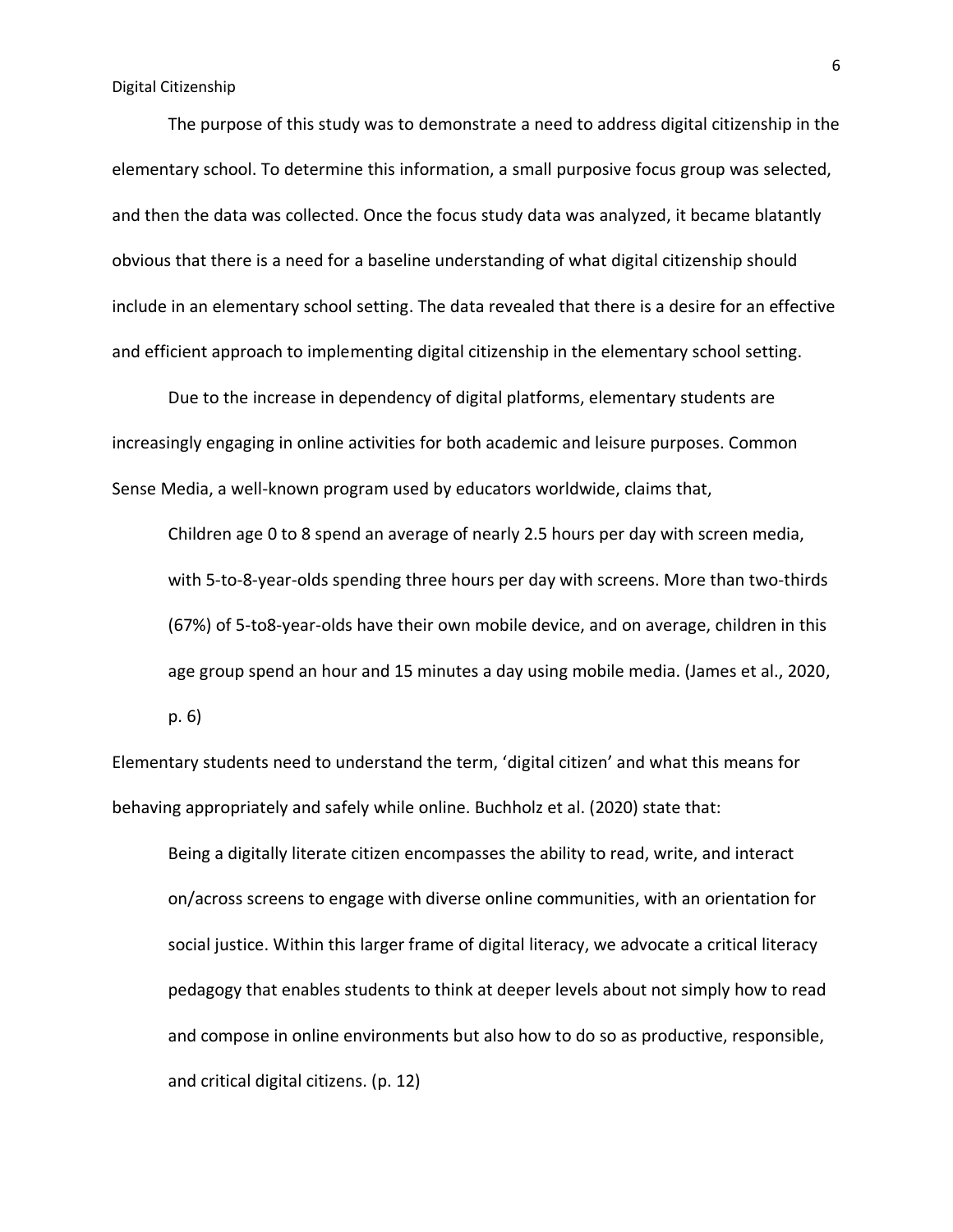There are many existing digital citizenship programs that serve as a guide for educators to help teach digital citizenship; however, for the purpose of this study, the intent was to identify how to best address the need for effective digital citizenship. Common Sense Media says, "Our goal is to support students, educators, and families in participating positively in the digital world" (James et al., 2020, p. 12). Common Sense Media is an example of curriculum that is designed to adequately equip teachers to prepare their students for the digital world.

Currently, many educators are experiencing significant fatigue due to the on-going Covid 19 pandemic. Sokel et al. (2020) state that,

The current research suggests that although teachers are 'finding their feet' in terms of teaching during a pandemic —as indicated by greater accomplishment and efficacy for managing student behaviour in online environments —teachers are burning out. Initial losses in their positive affective and cognitive attitudes toward change within the current context of sustained exhaustion will likely be followed by negative behavioural attitudes toward change if we are not able to decrease demands and increase resources to the degree where teachers perceive they have a positive balance between stress and coping. As the frontline workers in our educational system, to ignore this warning from teachers is to welcome a threat to the very purposes of schooling. (p.7)

Digital citizenship is arguably needed now more than ever; however, requiring educators to 'do more' or implement new curriculum will be challenging. According to Doucet et al., "If we don't address teacher welfare, we are going to have more collateral problems than answers to this crisis" (2020, pp. 16-17).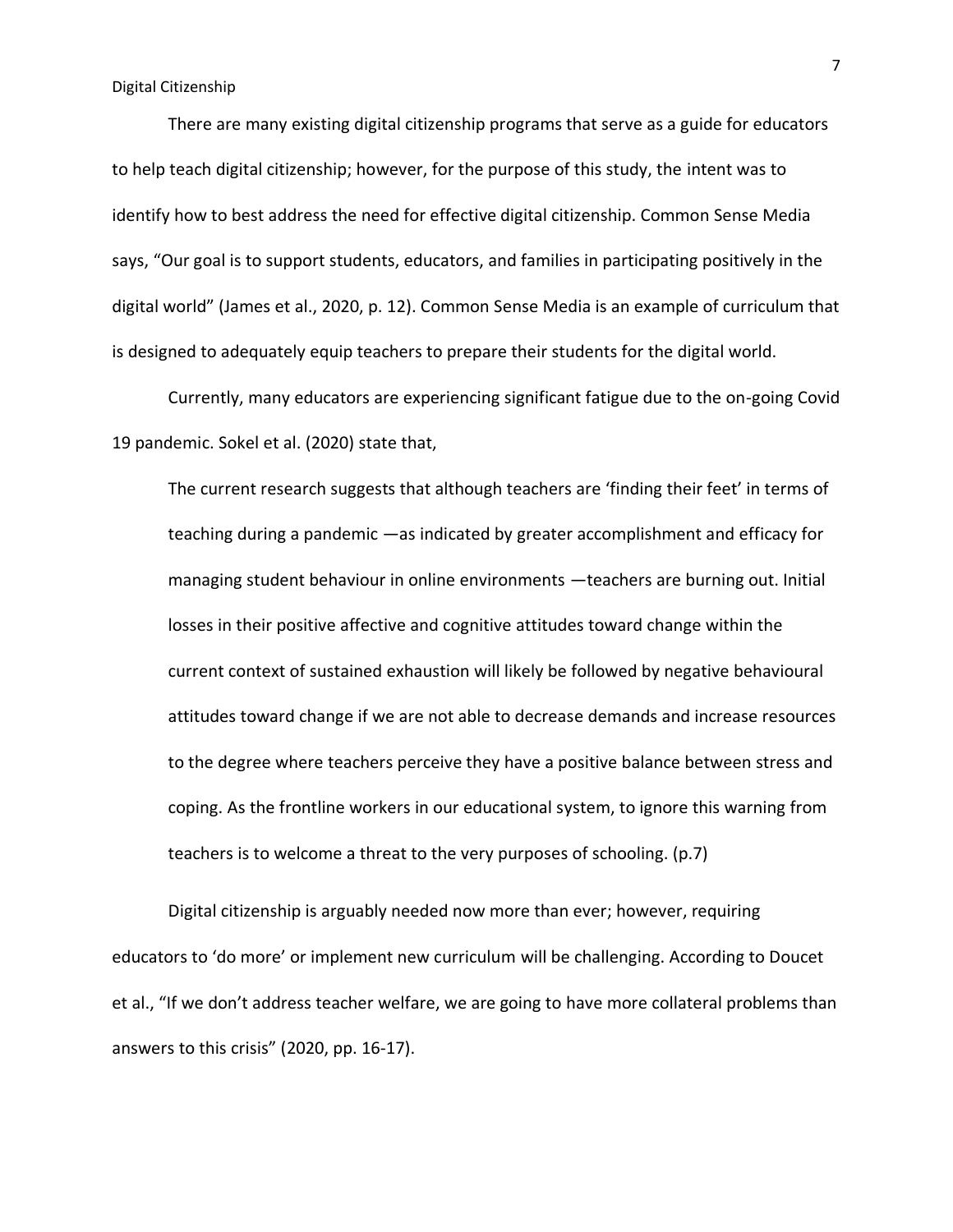#### Research Question

How can teachers effectively teach and implement a digital citizenship program in a Kindergarten to Grade Four elementary school?

#### Institutional Setting

The institutional setting for this study was in an independent, K-4 elementary school located in Abbotsford, British Columbia, Canada. The school is independently owned and operated by parents and a board of directors. The population of the elementary school at the time of this study was approximately 450 students and over 60 staff members, including 31 teachers, as well as several education assistants, support staff and administrators. The population of the school was largely white, protestant western Europeans. The participants for this focus group study came from varied and diverse ethnic backgrounds. Certified teachers from all grade levels, Kindergarten to grade four, were represented.

### Methods

A qualitative approach was used for this research. A focus group interview was conducted to inquire and learn from educators in the elementary setting. The purpose of the focus group was to evaluate the flexibility, efficiency, and effectiveness of teaching digital citizenship. As a result of the focus group, it became evident that there is an urgent need to explicitly teach and implement digital citizenship within the elementary school setting. As a result, this school will be working with the administration and a technology coordinator to identify areas of need for digital citizenship, across grade levels Kindergarten to grade twelve.

### Terms and Definitions

As defined by *Wikipedia*: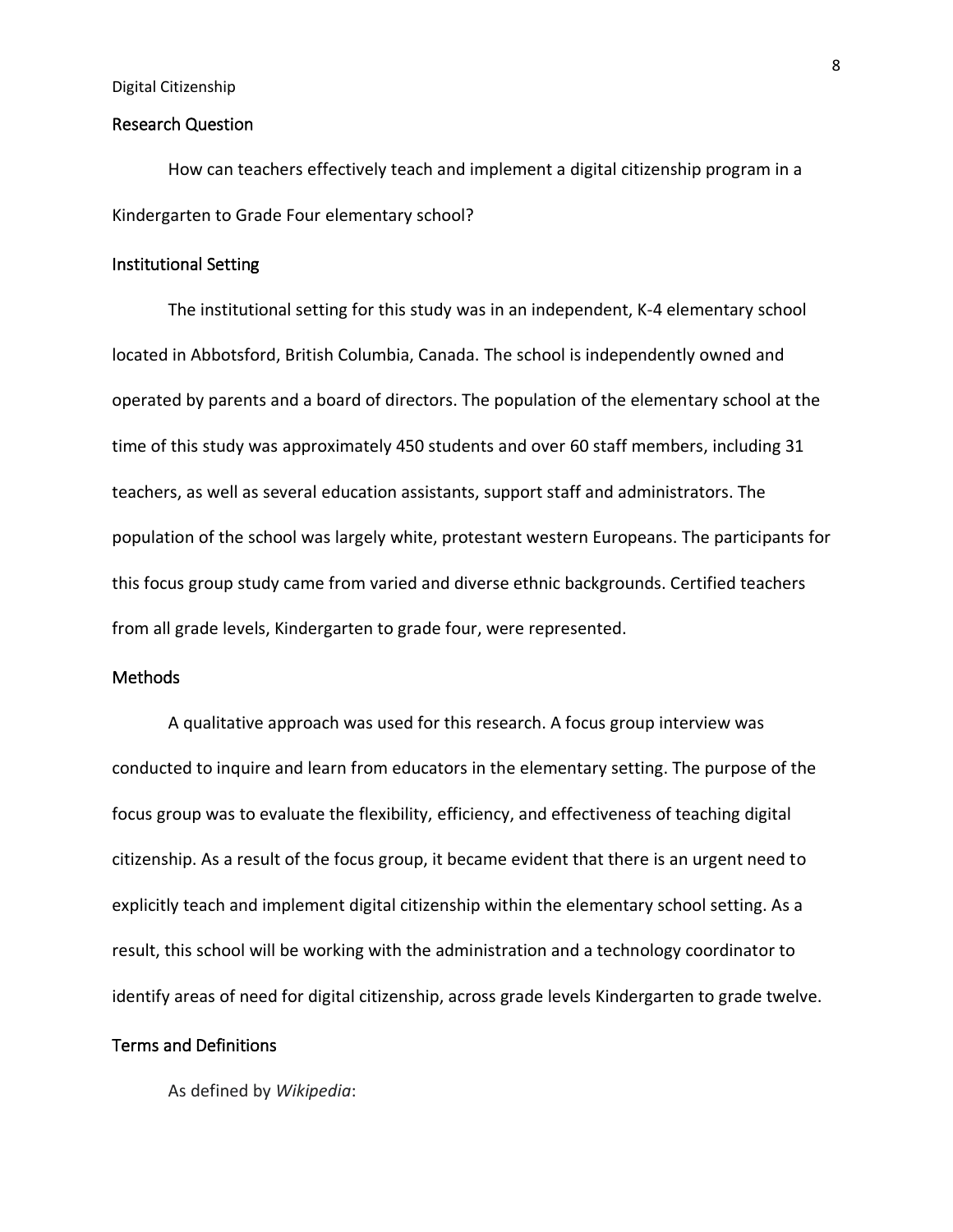Digital identity is "information on an entity used by computer systems to represent an external agent. That agent may be a person, organization, application, or device" (2021, November 5).

Digital literacy "refers to an individual's ability to find, evaluate, and clearly communicate information through typing and other media on various digital platforms. It is evaluated by an individual's grammar, composition, typing skills and ability to produce text, images, audio and designs using technology" (2021, November 25).

Digital citizen is "a person using information technology in order to engage in society, politics, and government" (2021, November 5).

Digital footprint is,

An acknowledgment that posting and receiving information online can be tracked, customized, and marketed for users to click and follow. Not only the internet use but individuals' digital footprints can lead to both beneficial and negative outcomes, but the ability to manage one's digital footprints can be a sub-part of digital literacy. (2021, November 5)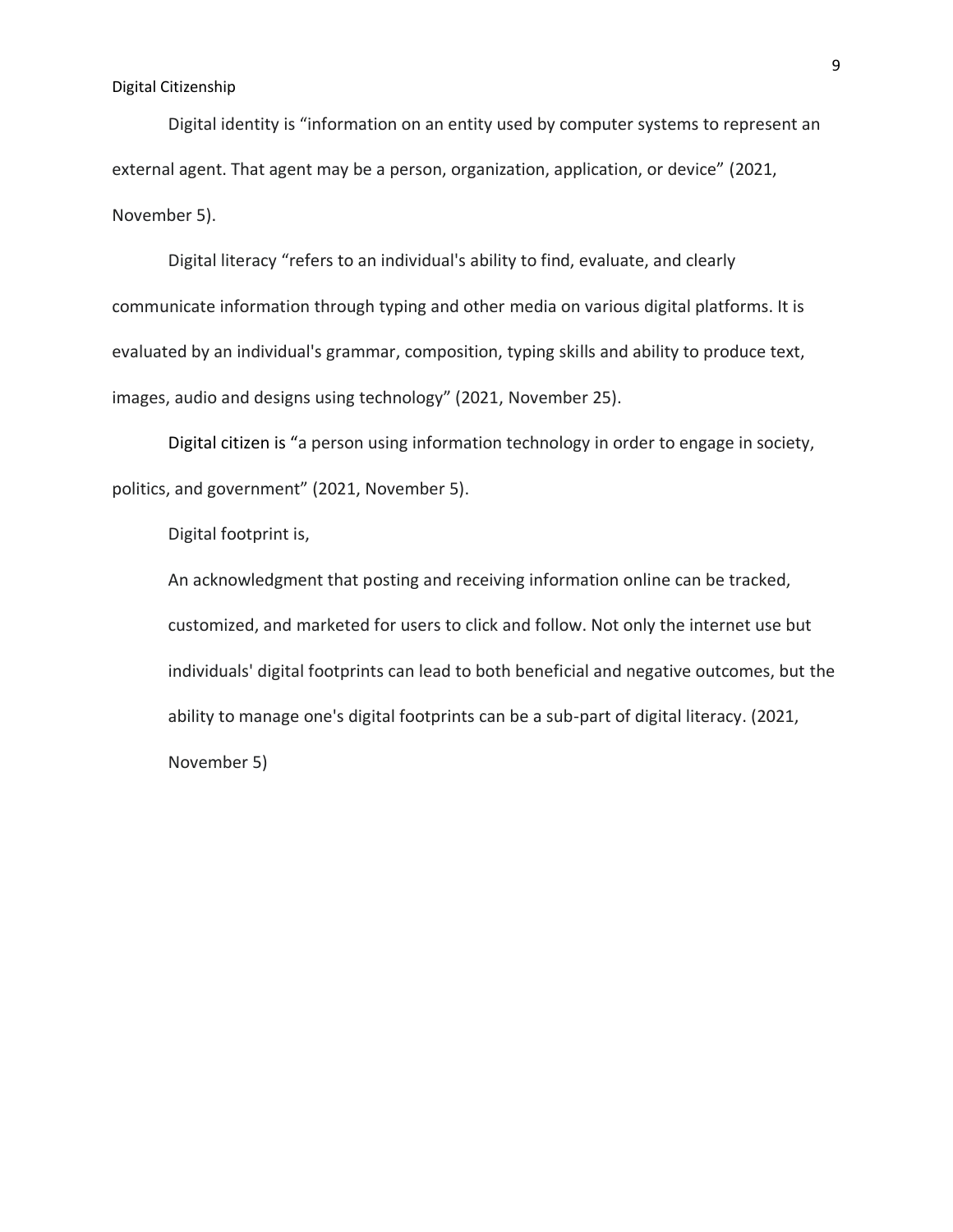#### Chapter II: Literature Review

Digital citizenship is no longer a concept to consider- it is a concept fundamental to the well-being and healthy development of children today. As a result of the dependency and reliance on digital platforms, there is a desperate need for education systems to implement effective, comprehensive, system-wide digital citizenship protocols. Nanjundaswamy et al. (2021) determine that "today, with the present pandemic situation, digital pedagogy has become a vital part of education" (p.179). As well, Ranchordás suggests that,

Remote learning and working are privileges that are designed for so-called 'digital citizens', that is, individuals who can fully engage with technology from an educational, political, and participatory perspective. Nevertheless, many individuals do not yet identify themselves as digital citizens and are not even acquainted with the meaning and implications of this concept. (2020)

By implementing and using digital citizenship programs, the goal is for students to develop and understand how to behave appropriately and safely in an online environment.

#### **What is a Digital Citizen?**

Educators view digital citizenship as critical; however, few are able to define what it is or how to teach it. Ata et al. (2019) suggest that in addition to understanding the term 'digital citizen,' educators must receive guidance and professional development to effectively teach digital citizenship before they are adequately equipped to teach (p. 419).

#### *Digital Citizen Defined*

In reference to education, digital citizenship is widely accepted as "predominately characterized by responsible and ethical technology use" (Davis, 2020 p. 46). While researchers

10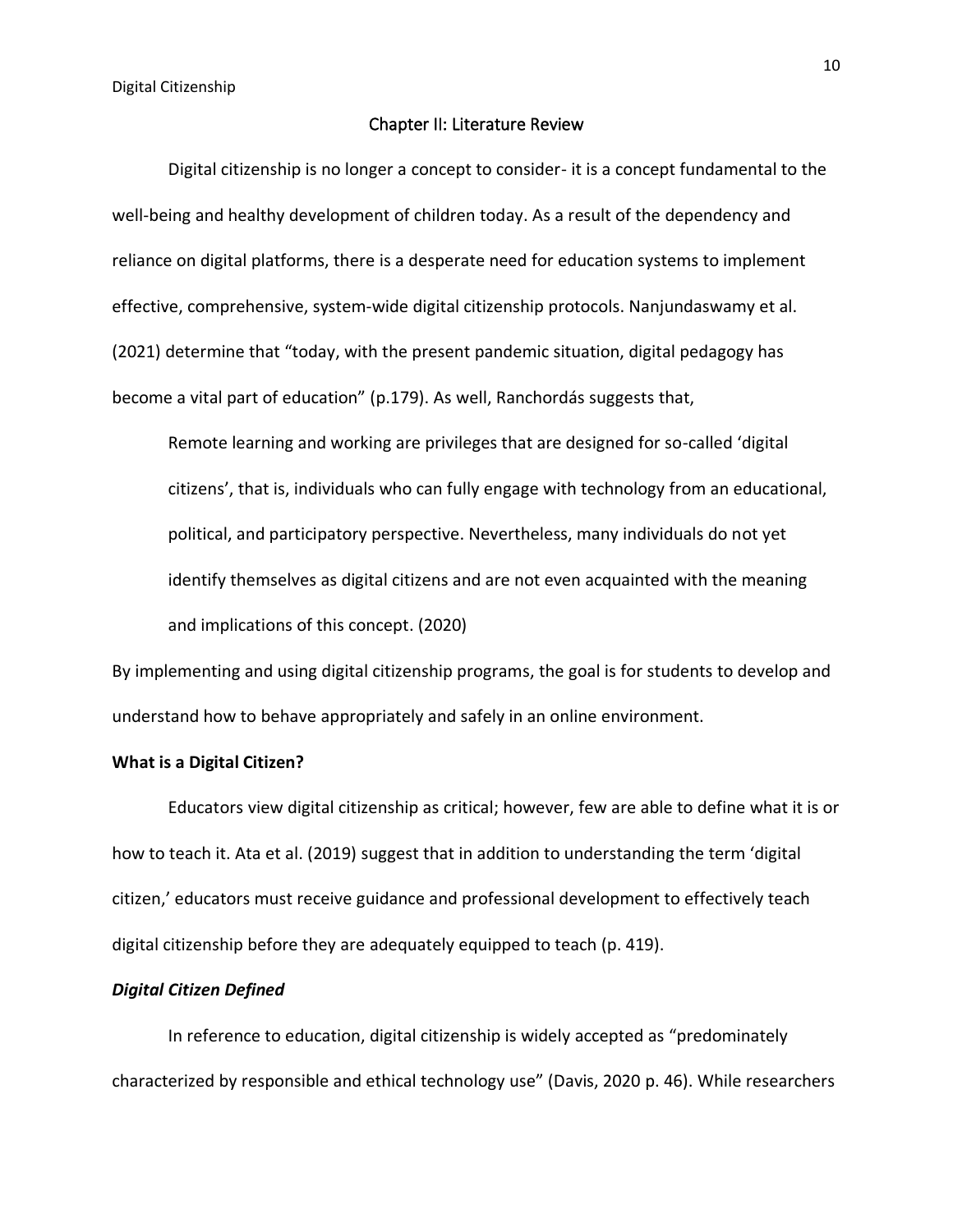agree on the definition, implementing and teaching how to be a productive digital citizen becomes more complicated.

Although the research is ambiguous on how or what to teach in terms of digital citizenship, digital citizenship must be addressed. Ribble et al. (2004) say,

There has been no universal agreement on how we should act in relation to digital technologies. Will reaching an agreement be easy? Quite the opposite; it will be very difficult to come to a consensus on how everyone will deal with digital technology. We must begin somewhere, and because the schools encompass our future, this is where the discussion begins. (p. 11)

Internationally recognized researchers in the area of digital citizenship suggest there are nine areas of behaviour that make up digital citizenship:

As a way of understanding the complexity of digital citizenship and the issues of technology use, abuse, and misuse, we have identified nine general areas of behavior that make up digital citizenship. 1. Etiquette: electronic standards of conduct or procedure 2. Communication: electronic exchange of information 3. Education: the process of teaching and learning about technology and the use of technology 4. Access: full electronic participation in society 5. Commerce: electronic buying and selling of goods 6. Responsibility: electronic responsibility for actions and deeds 7. Rights: those freedoms extended to everyone in a digital world 8. Safety: physical well-being in a digital technology world 9. Security (self-protection): electronic precautions to guarantee safety (Ribble et al., 2004, p. 7).

Of these nine areas, all can be applied and learned most effectively beginning at a young age.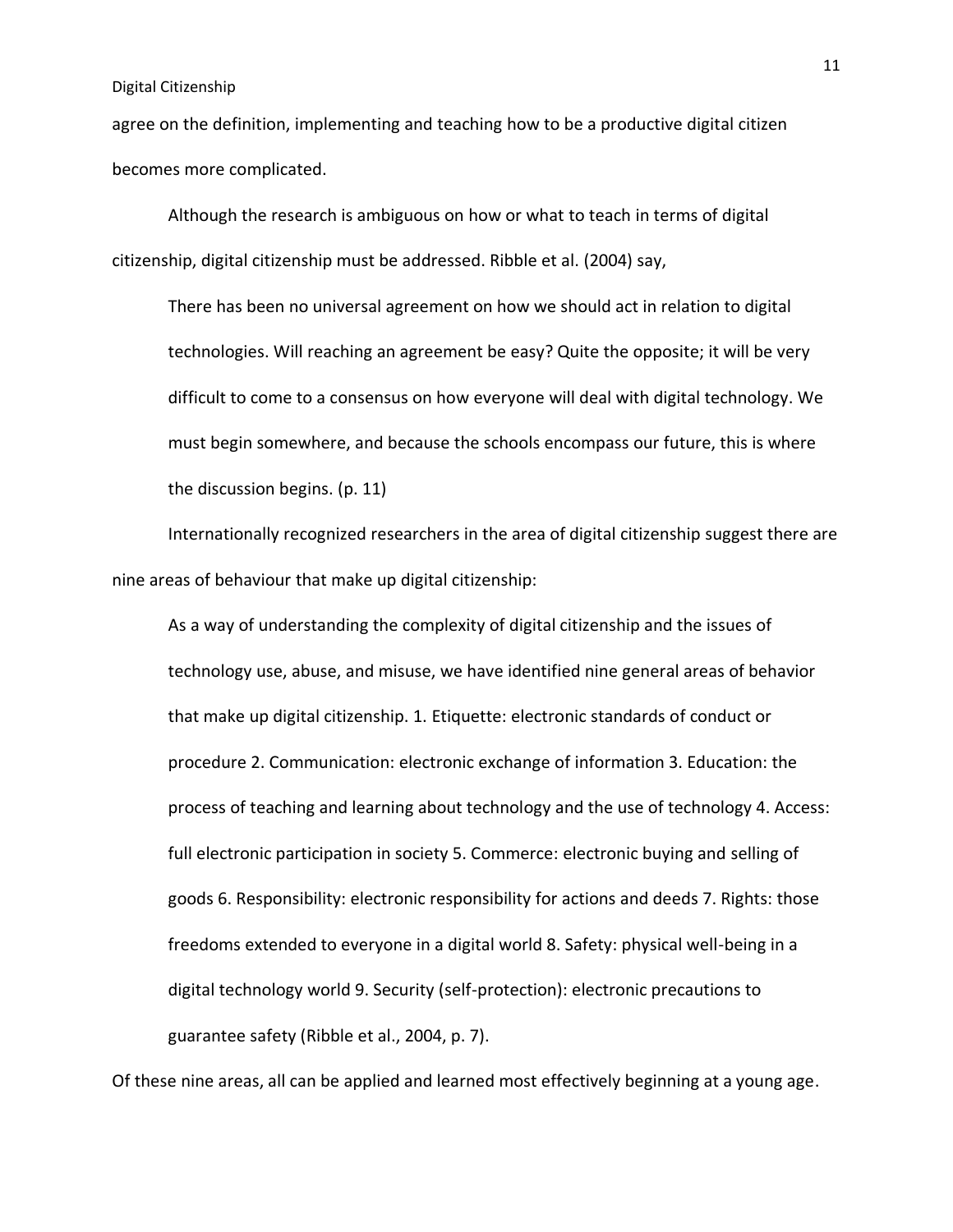Finally, digital citizenship must involve a holistic approach when teaching children, much the same as educators reinforce how to be well-rounded, contributing citizens in society. Öztürk (2021) suggests that digital citizenship is not much different than traditional citizenship (p. 32). As well, the responsibility of teaching how to be a decent digital citizen depends on a community, which includes educational institutions: "Citizenship takes place within a community and includes both rights and responsibilities" (Öztürk, 2021, p. 32). For the purpose of technology use in the classroom, Davis (2020) suggests that "Digital citizenship is predominately characterized by responsible and ethical technology use" (p. 46).

#### **Digital Citizenship in the Elementary School**

Recognizing the importance of digital citizenship, it is imperative that this development begin at a young age. Walters et al. (2019) suggest that "elementary-aged students are particularly susceptible to technology misuse because they are at the beginning stages of digital literacy and understanding of appropriate behaviors for interacting with others in real-world interactions and online interactions" (p. 4). This responsibility inevitably relies, in part, on the education system. Ribble (2004) suggests that "digital citizenship must become part of our school culture—not just a class or lesson but the way we do business in education" (p. 13). Furthermore, education systems have a responsibility to monitor student behaviour while engaged in technology at school. The use of technology is integrated into curriculum designed and required by governments, thereby making digital citizenship an integral part of every classroom. The curriculum designed by the provincial government in British Columbia (2021) suggests that technology "is important in the world today and key in the education of citizens

12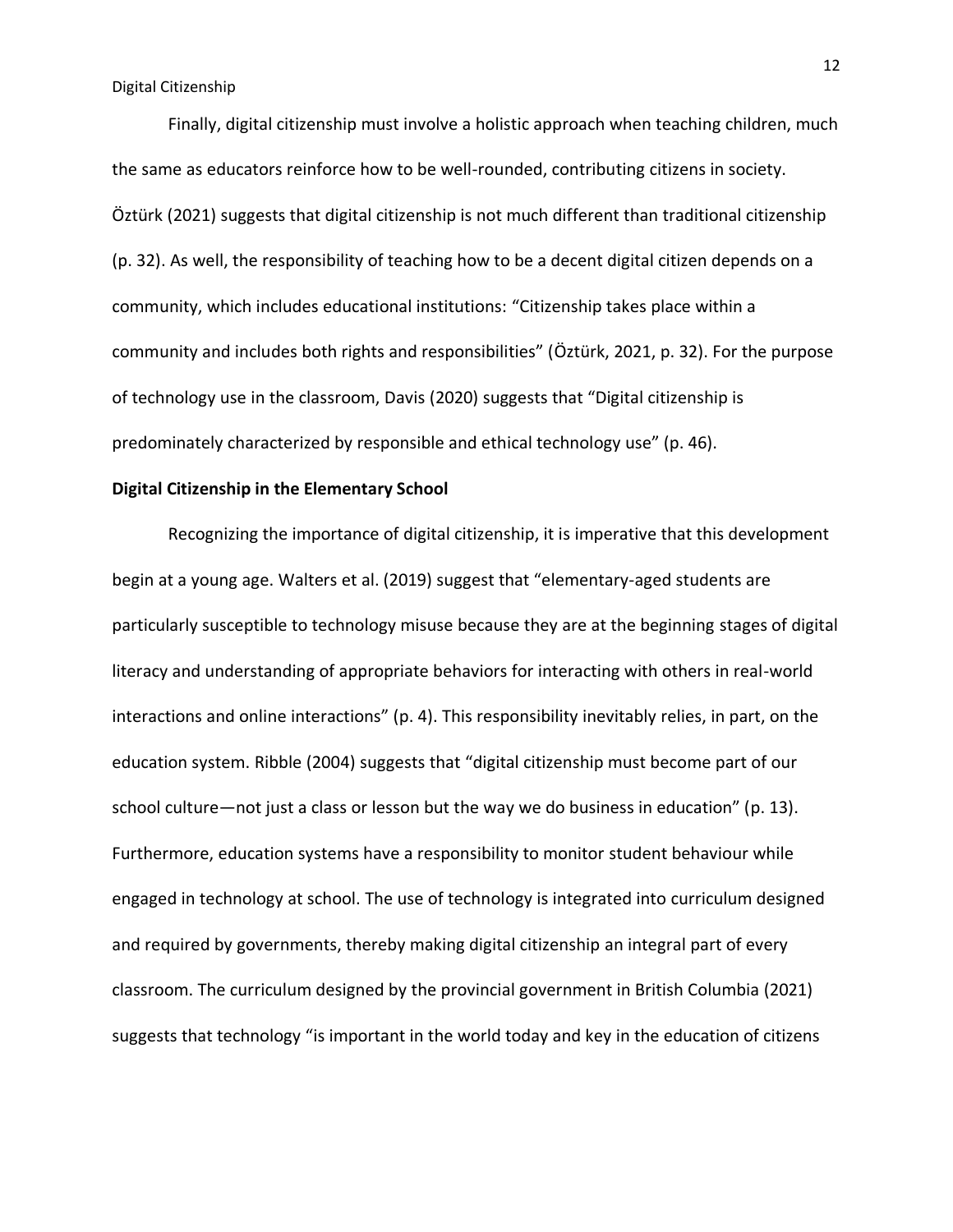for the future" (Government of British Columbia, 2021). In recognition of this responsibility, it is important to understand what digital citizenship looks like in the elementary school setting.

The most widely used and recognized digital citizenship curriculum is produced by Common Sense Media. James et al. (2021) claim that,

Since we released our original digital citizenship curriculum in 2010, educators have turned to Common Sense Education as a trusted guide on digital citizenship. We reach over 60 percent of U.S. schools and are committed to continue that work to reach a new generation of students (p.3).

However, the research regarding how this affects elementary age children is limited. Walters et al. (2019) suggest that "specific research on what teachers and students know or believe about digital citizenship, especially at the elementary level, remains dramatically understudied" (p. 16).

#### **Teacher Efficacy/Educators' Perception of Digital Citizenship in the Elementary Classroom**

It is widely recognized that digital citizenship is an important part of educating children today (Berardi, 2015; Common Sense Media n.d.; Holladnsworth et al., 2011; James et al., 2021; & Ribble, 2008). Researchers agree that integrating technology into the school setting is paramount to the success of students: "Our findings suggest that technology use is an integral part of elementary school classrooms, that educators consider digital privacy and security through the lens of curricular and classroom management goals, and that lessons to teach children about digital privacy and security are rare" (Kumar et al., 2019, p. 1). The question remains, why is the teaching of digital citizenship missing?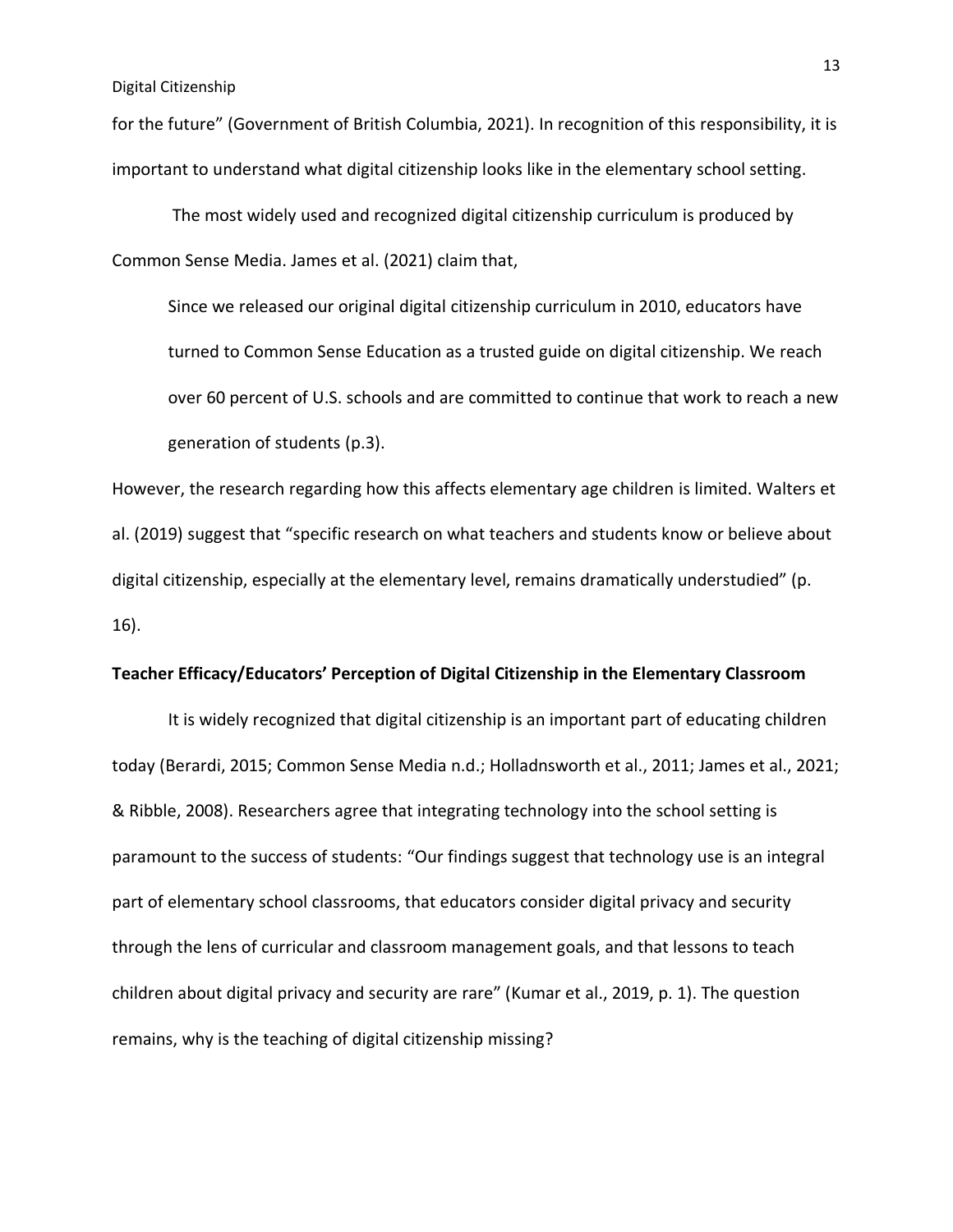It is difficult to narrow down the most effective approach to digital citizenship in the classroom because educators have not been instructed about what to do or how to do it. The research is lacking, except to identify the need for it: "The school media specialist will need to interact with all grades, have a curriculum in place (information skills) to which digital citizenship can be added, and keep current with educational technology as part of their responsibilities" (Hollandsworth et al., 2011, p. 46). As well, teacher efficacy is imperative to teaching and implementing effective technology skills in the classroom (Ertmer et al., 2012). Teachers need to feel assured in their own technology skills to feel confident teaching digital citizenship: "Too often educators do not want to begin discussing these issues because they themselves are not well-informed of the recent developments and events related to technology" (Ribble, 2012, p. 150). To be informed and prepared about what to teach regarding digital citizenship, Ribble (2012) suggests following the nine elements of digital citizenship as a framework for discussion (p. 150) (see Appendix A). Indeed, countless researchers have studied and determined the need for developing and implementing digital citizenship in school settings (Common Sense Media, 2021 & Ribble et al., 2004). I believe that digital citizenship is imperative to children's development. However, there is little research done on the successful implementation of a digital citizenship program in the elementary school system.

#### **Digital Citizenship During/After a Global Pandemic**

Nearly two decades of research (Nanjundaswamy et al., 2021, Ranchordás, 2020, Ribble et al, 2004) has been conducted on the urgent need to teach students about digital citizenship; however, the evidence for a comprehensive and effective digital citizenship program in Canada is lacking. Recently, due to the global pandemic, educators in Canada and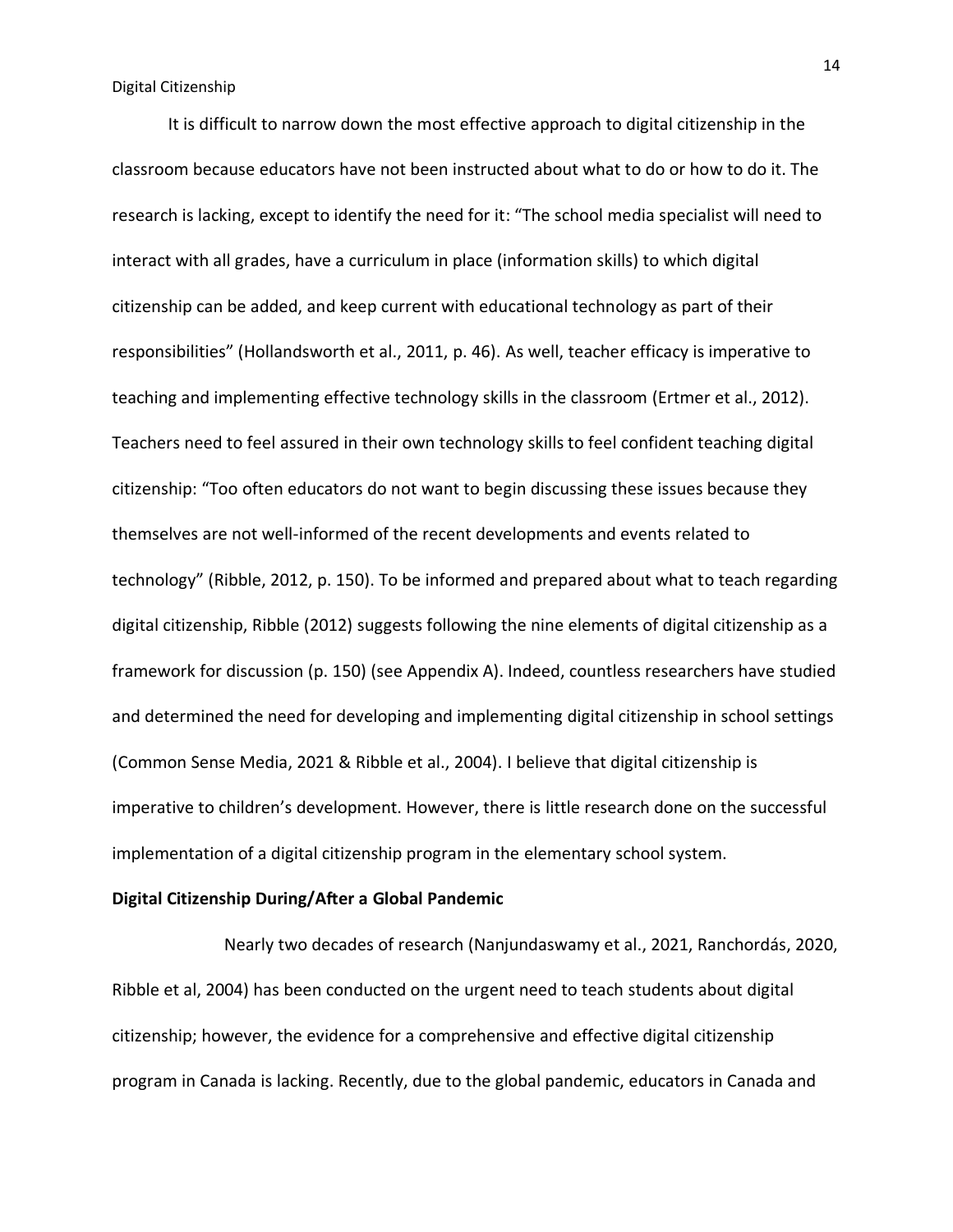around the world have been forced into digital learning platforms (Government of British Columbia, 2021). This has caused children of all ages to engage extensively in some form of technology to ensure continuity of learning. As overwhelming as this may be for school systems and parents alike, perhaps this forces a more holistic approach to the teaching of digital citizenship. Hill et al. (2020) suggests, "We have begun to re-envision our practice as teacher educators focusing on five interrelated themes: anti-racism, wellness, decolonisation, respect for the Land, and recognition of teacher expertise" (p. 572). If education focuses on these interrelated themes, perhaps digital citizenship will become intrinsically motivating for students.

Yet another consideration for teaching digital citizenship during a global pandemic is addressing the inequities ever-so prevalent of minority groups and those marginalized in society. Hill et al. (2020) suggest that educators focus on bridging inequities instead of focusing solely on curriculum "Re-envisioning teacher education: putting equity at the heart of education responses" (p. 571). Furthermore, specifically in British Columbia, the diversity of students living in both remote and urban areas must be considered regarding digital citizenship (Macdonald et al, 2020). Finally, when considering teaching digital citizenship during a global pandemic, Bucholz et al. (2020) recommend that digital citizenship be voluntary, and that for it to be successful, individuals must have a participatory mindset: "Citizenship must be viewed as participatory" (p.12). They also suggest that instead of implementing explicit digital citizenship curriculum, the education system should work on influencing the mindset of students, "Educators must recognize that democracy, as is true of all complex social phenomena, cannot be directly taught. There can be no successful curriculum that outlines and abstractly instructs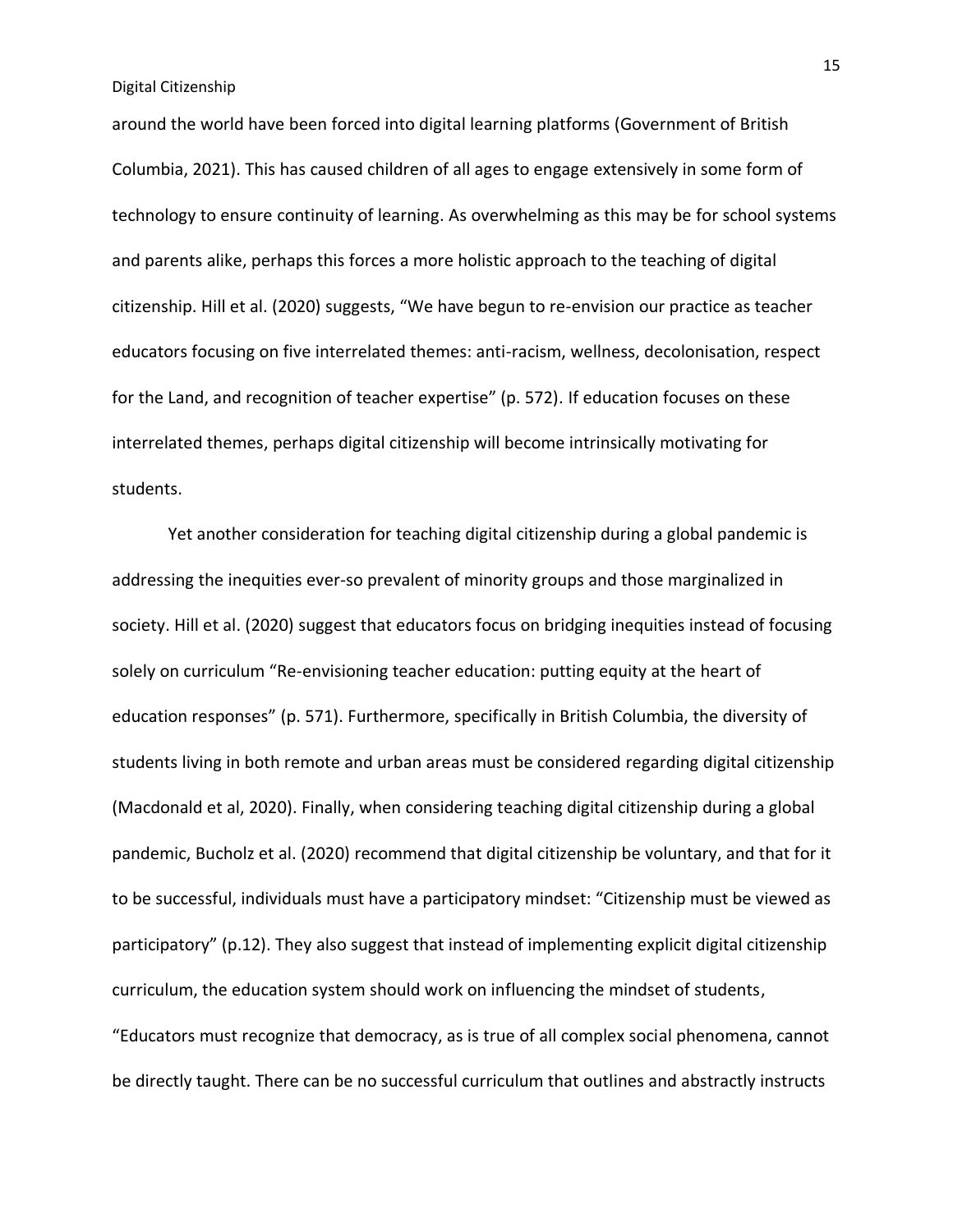youth on how to be responsible democratic citizens" (p. 12). Bucholze et al (2020) also suggest four ways in which students can begin to critically consider online presence:

1. How can I stay informed by evaluating the accuracy, perspective, and validity of online sources? 2. How can I locate and/or develop spaces online where I can engage respectfully with people who have different beliefs and experiences than me? 3. How can I use technology to engage, participate, and be a force for good in my community? 4. How can I learn to balance my screen time with other activities and social interaction? (p.13)

These four ways are a continuous evolution that need constant attention.

While digital citizenship is a critical aspect to teaching and instructing young learners, especially during a global pandemic, researchers recognize the influence of the teacher as a whole. Nanjundaswamy et al. (2021) suggest that "Technology cannot serve as a substitute for the Teacher, and it retains both the educator and learner relationship as a whole" (p. 185). To effectively teach digital citizenship, Hollandsworth et al. (2011) state,

Parents have to be more involved and students must become the role models. Students will need guidance, accountability, and the opportunities to make mistakes and learn from them. Media specialists must become advocates for this delicate process of shaping a digital culture in collaboration with administrators, teachers, and technology professionals. It will take a village! (p. 46)

#### **Implications for Research**

The implications for research are proving to be interesting. While my assumption was finding a desperate need to implement specific digital citizenship curriculum at the elementary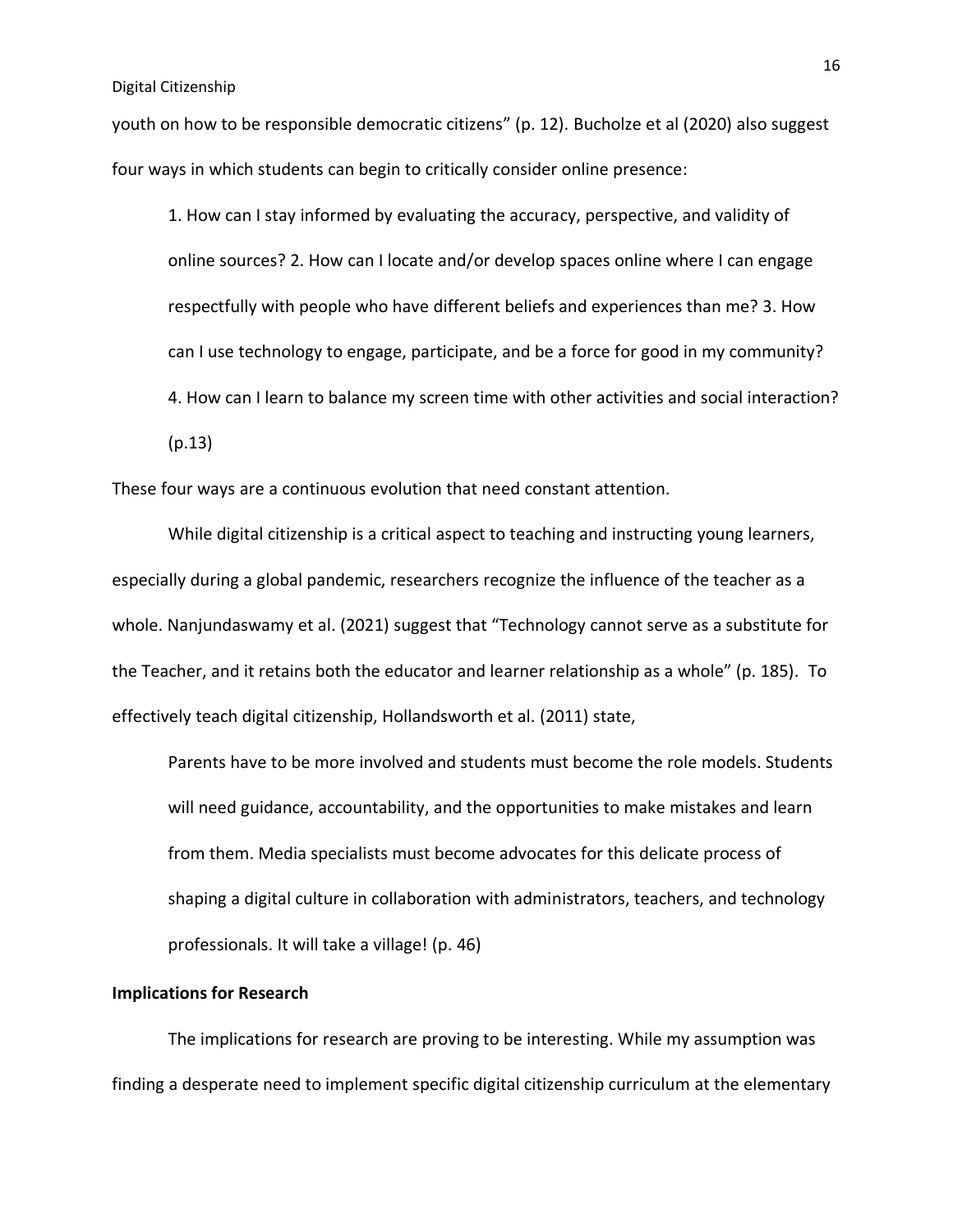level, most research suggests a more holistic approach. For example, while a series of lessons and curriculum can help guide students about digital citizenship, citizenship as a whole, requires an intrinsic approach. Furthermore, there is a lack of research about the impact of digital citizenship on students at the elementary age. All but two of the articles in the literature review addressed the need for further research in this area. I look forward to researching and discovering about the implications for digital citizenship at the elementary level.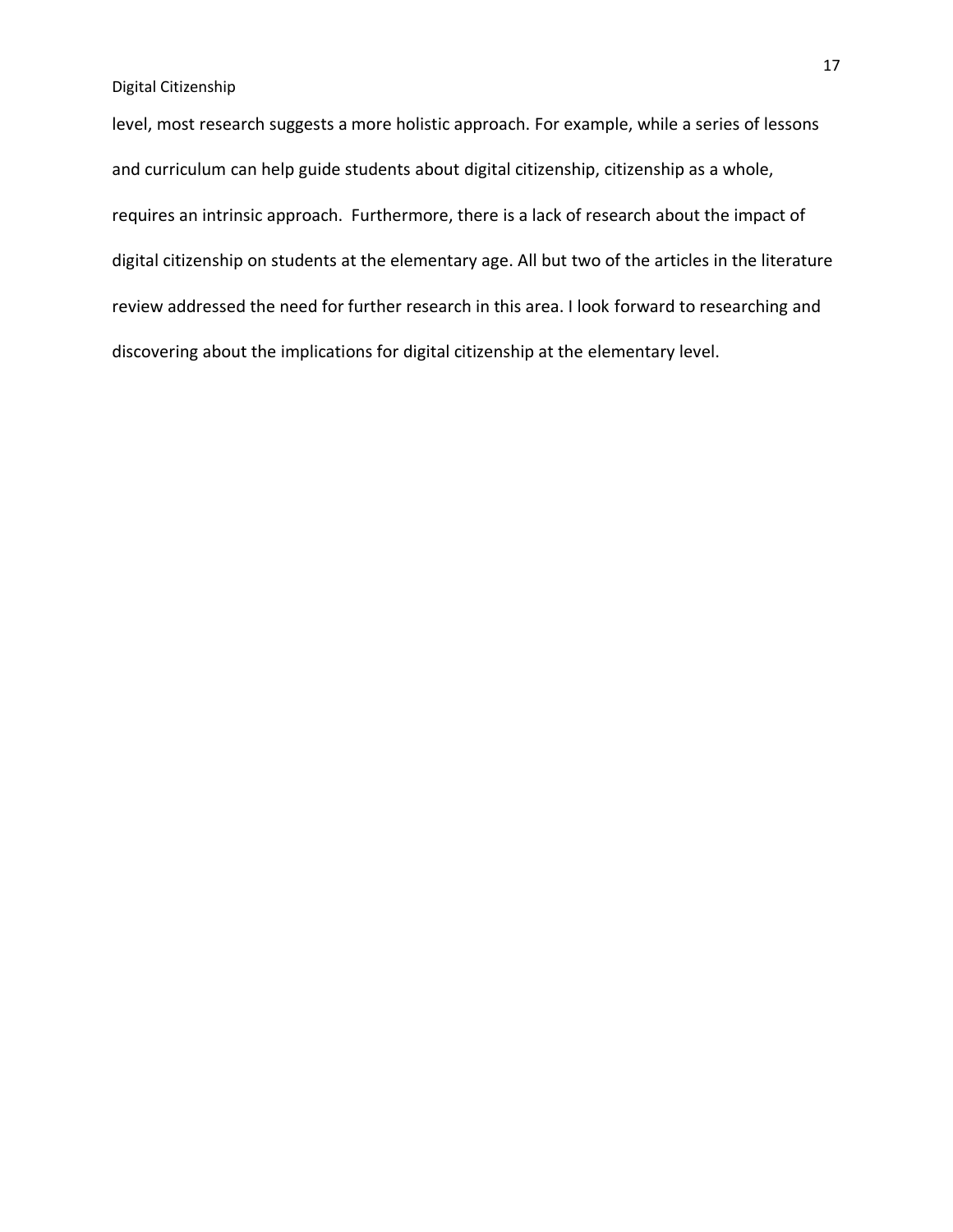#### **Chapter III: Methods**

The purpose of this qualitative study was to explore digital citizenship in the elementary school setting. More specifically, it aimed to discover best ways to support and guide educators in digital citizenship. Of special consideration is that this study began during a global pandemic, necessitating the use of digital tools to accommodate learning. Therefore, the research strived to provide answers to the question, how can teachers, teaching during a pandemic, effectively and efficiently, implement digital citizenship in a K-4 elementary school? The Western Washington University Institutional Review Board approved using a diverse focused study group for the purpose of this research.

#### **Design of the Study**

This qualitative study was implemented in the form of a focus group. A transcribed and recorded Zoom interview was guided and led by me, as moderator. Specific interview questions were generated to gain meaning and understanding about teachers' knowledge and understanding of digital citizenship (see Appendix B). Once the interview took place, the data was coded into themes, and patterns were identified.

#### **Sample Selection**

There were several requirements needed of the focus group participants. These requirements were established to ensure valid and meaningful representation and participation in this study. First, participants needed to be current practising teachers who gave informed consent to participate. Second, they also needed to be educators who experienced teaching during the global Covid-19 pandemic. Third, participants were required to be working in the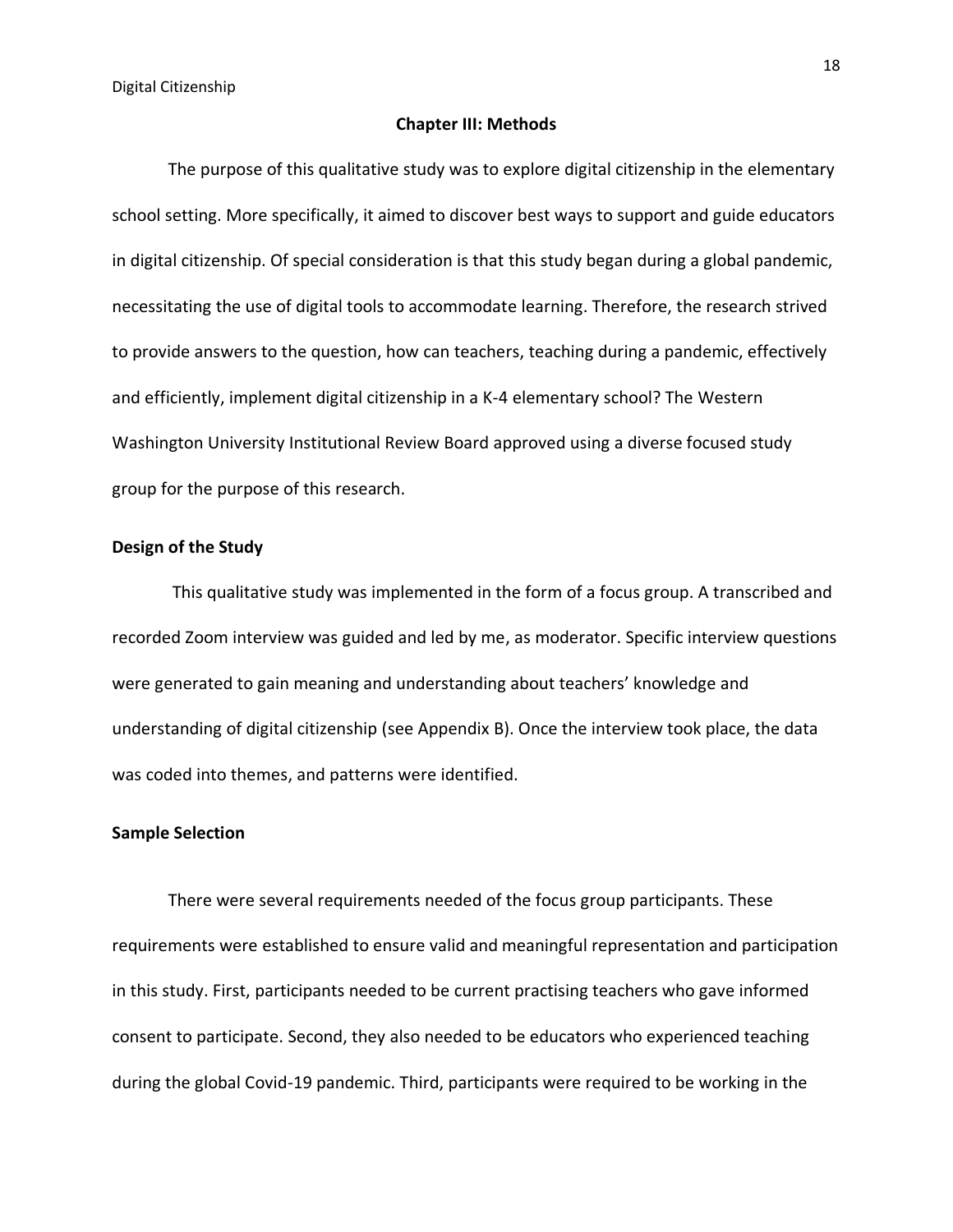elementary school setting. Finally, it was imperative to have equitable representation of all grade levels being addressed in the research, Kindergarten to grade four. Therefore, the final selected participants were six carefully chosen, practising educators with a variety of teaching experience. Participant 1 was teaching Kindergarten and was in her 2<sup>nd</sup> year of teaching. She was born and raised on the beautiful island of Jamaica. At the time of this study, she did not have children of her own but she played a key role in raising her younger siblings who, at the time of this research, were ages eight, sixteen, seventeen, twenty and twenty-one. She says, "I am not their parent, but when they are with me (especially the youngest one), we talk about ways that long hours on apps influence their behaviours, the way they view themselves, and their interactions with their peers, family and others around them. Participant 2 was also teaching a Kindergarten classroom and was in her 26<sup>th</sup> year of teaching. She is a mother to 5 children, ages eight, twelve, thirteen, seventeen and twenty, spanning across elementary, middle, secondary and post secondary school settings. She has seen a range of digital use and about a dozen years of navigating technology as both a parent and a teacher. Participant 3 was teaching grade one and was in her  $2^{nd}$  year of teaching. She enjoys making and creating crafts. Participant 4 was in her 29<sup>th</sup> year of teaching and was teaching grade two at the time of this study. She is a mom to two adult children, one daughter and one son. She says, "I've watched as my children have grown up and wanted cell phones and ipads… I learned to text as another means of connecting with our daughter because that is her language and talking/sharing is more difficult for her. We wrestled as parents when the "right" age was to properly manage technology and tried different ways of managing… like putting phones on top of the fridge for night times, etc." Participant 5 had been teaching grade three for four years at the time of this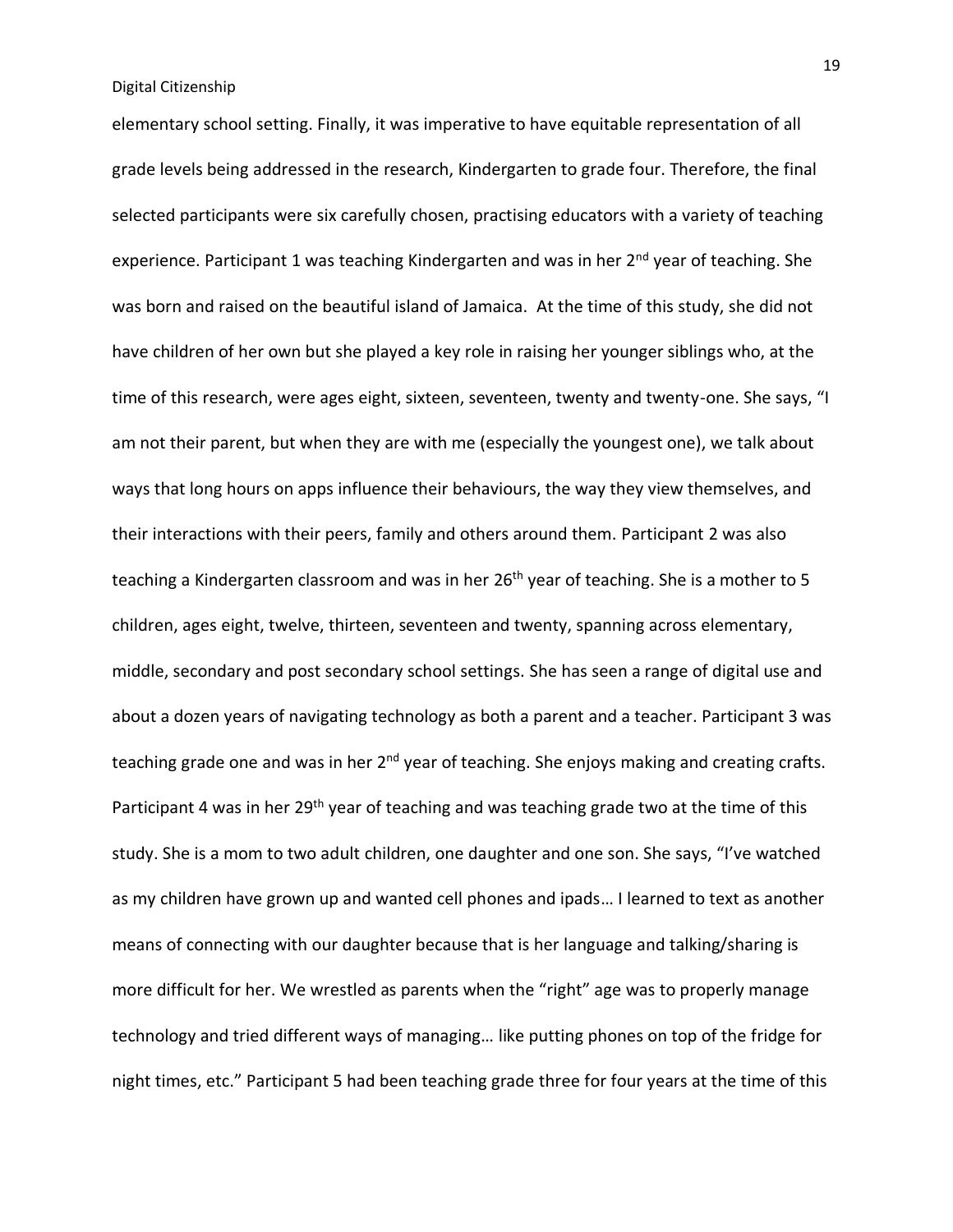study. She loved using technology in her classroom and used the pandemic as opportunity for growth in digital citizenship. She also has a background in dance and enjoyed dancing all the way through university. Finally, Participant six had been teaching for seven years and was teaching grade four for three years at the time this focus group. She is a mom to five boys, ranging in age from ten to twenty-three. She says, "I'm very, very concerned as a mom about digital citizenship and how my boys conduct themselves online and also what they are exposed to/influenced by online." All participants in the focus group came from diverse ethnic and cultural backgrounds. Every participant was employed by an independent school, and all obtained current teaching certification requirements.

#### **Data Collection & Analysis**

Once the focus study interview took place, the transcribed and recorded interview was carefully analyzed. Line-by-line coding was completed to categorize and find patterns in the data. Once the data was analyzed, a qualitative, data analysis approach was used to format and accurately interpret the findings.

#### **Procedures**

The research began by getting approval and consent from the Executive Director of the private institution being studied. Once this permission was received, it was included in the application for research approval by the Institutional Research Board. Once approvals for research had been given by the International Research Board, participants were recruited through an approved process. They gave electronic informed consent, and then participated in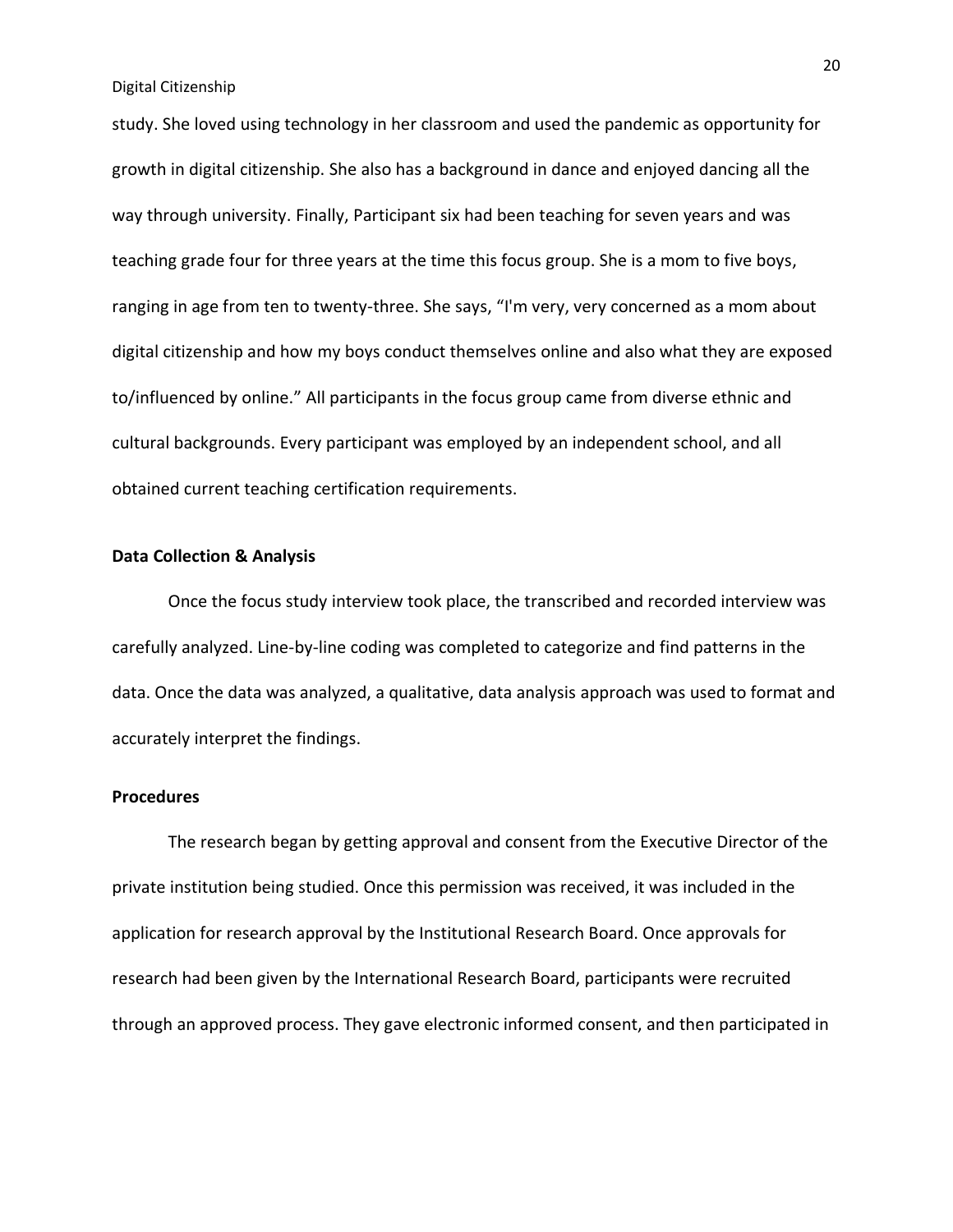the focus group interview. The focus group was recorded and transcribed on a secure server, and all participants were given a pseudonym to protect their identity.

#### **Validity and Reliability**

Several steps were taken to maintain the validity and reliability of this study. An equal representation of all grade levels being studied was present. As well, a manageable number of participants were recruited, to ensure valuable and honest conversation. Since the focus group was conducted on Zoom, all participants were comfortable to respond in their own familiar setting. According to Kreuger et al., it is important to "Pick moderators who make people feel comfortable and who are good at listening" (2002, p. 5). I practised and conducted mock interviews to become a good moderator. The questions I asked during the interview were openended to ensure accurate responses. As well, transitions were used to move fluidly between each carefully sequenced question. Probing questions such as 'think-back' questions were used to move conversation along (Kreuger et al., 2002). The questions were varied in nature and ended with a question that elicited final comments or feedback from all participants.

#### **Positionality and Assumptions**

At the onset of my research, it became obvious that I was determined to find a solution to an apparent problem I anticipated finding because of this research. I was determined to discover the best way to support and educate others about how to teach digital citizenship in the elementary school. As a result of this awareness, I intentionally avoided leading or guiding questions that would make others assume this potential problem. I also became aware of my own bias, and what I interpret as problematic in the elementary school, may not be interpreted by others as a problem at all.

21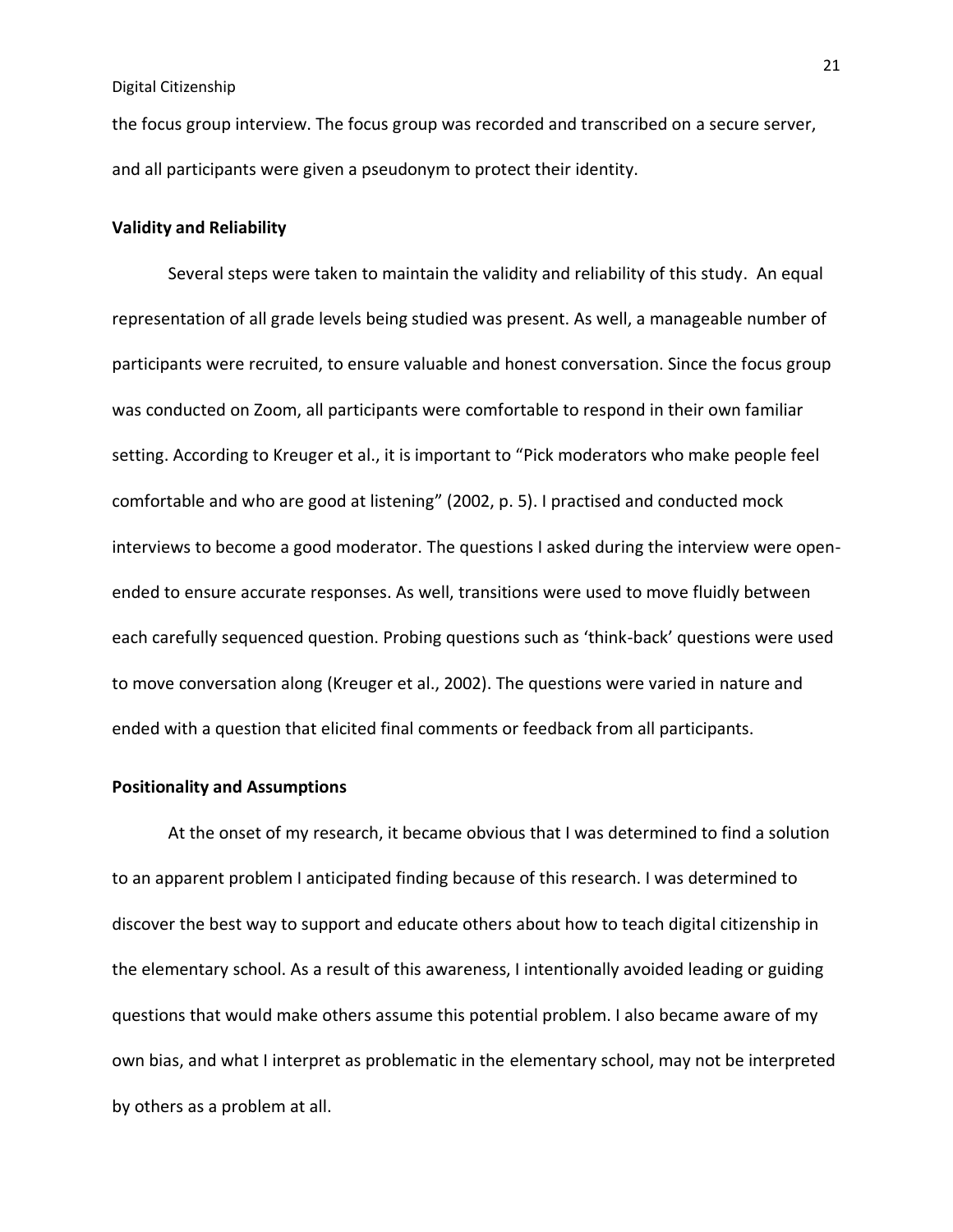#### **Limitations of this Study**

There are several limitations of this study. First, the participants used for the focus group were all from the same school and had similar experiences teaching during the global pandemic of Covid-19. As well, all participants were female. Finally, the collective teaching experience of participants was largely in the independent school setting, which may have limited the findings of the study.

The purpose of this research was to evaluate educators' perspective on the accessibility and efficacy of the role of digital citizenship in the elementary setting. A balanced population representing a variety of grade levels as well as teaching backgrounds provided valuable insight about digital citizenship in the elementary school. The findings and data are revealed in the next chapter.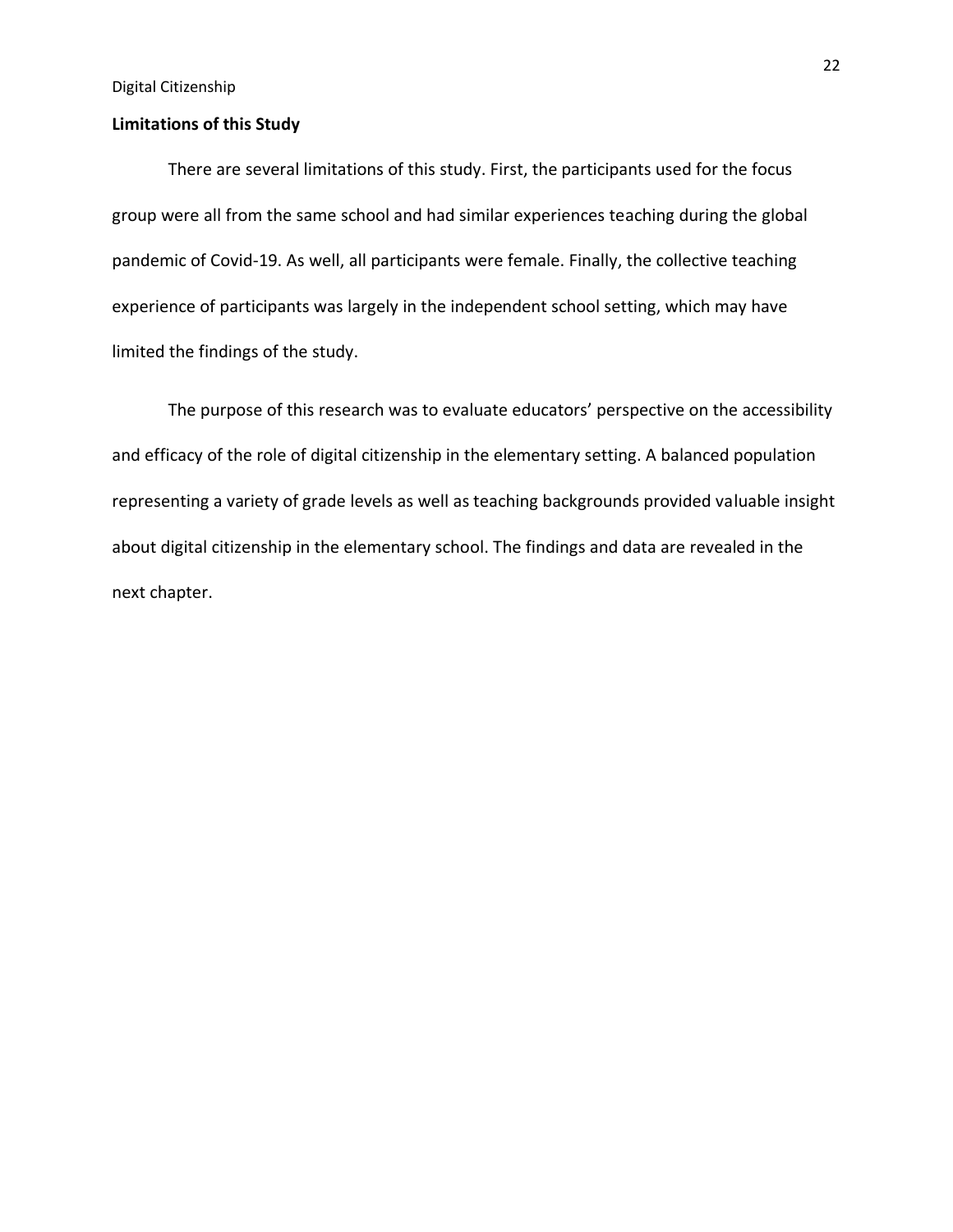#### Chapter IV: Findings

This qualitative research study attempted to address the question, how can teachers effectively teach and implement digital citizenship in a Kindergarten to grade 4 elementary school? The purpose of the study was to gain a better understanding of how elementary educators view digital citizenship in the current classroom. It is critical to recognize that at the time of this study, the participants had been teaching for two years during the global pandemic of Covid-19. Over those two years, these educators had participated in partial to full online teaching and learning. At the school being studied, learning did not cease at any point- it was expected that all educators provide some source of learning regardless of grade level. Online platforms such as Zoom, Microsoft Teams, and an in house, online platform called myLearning, were all used to facilitate learning. Therefore, these educators had significant impact and experience in guiding and directing young students in the area of digital citizenship. Digital citizenship continues to be of significant importance as the world continues to offer many online services, including education. This chapter reveals the findings of how educators in one district consider the varying approaches and needs to digital citizenship in their elementary school.

After conducting the focus group interview, each line of conversation was carefully coded and as a result, five themes emerged. Much of the discussion could live in one or more of these themes; however, a comprehensive look at the responses resulted in five critical areas:

- 1. Definition of digital citizenship
- 2. Unclear expectations about responsibility
- 3. Desire for clear boundaries and baselines to be set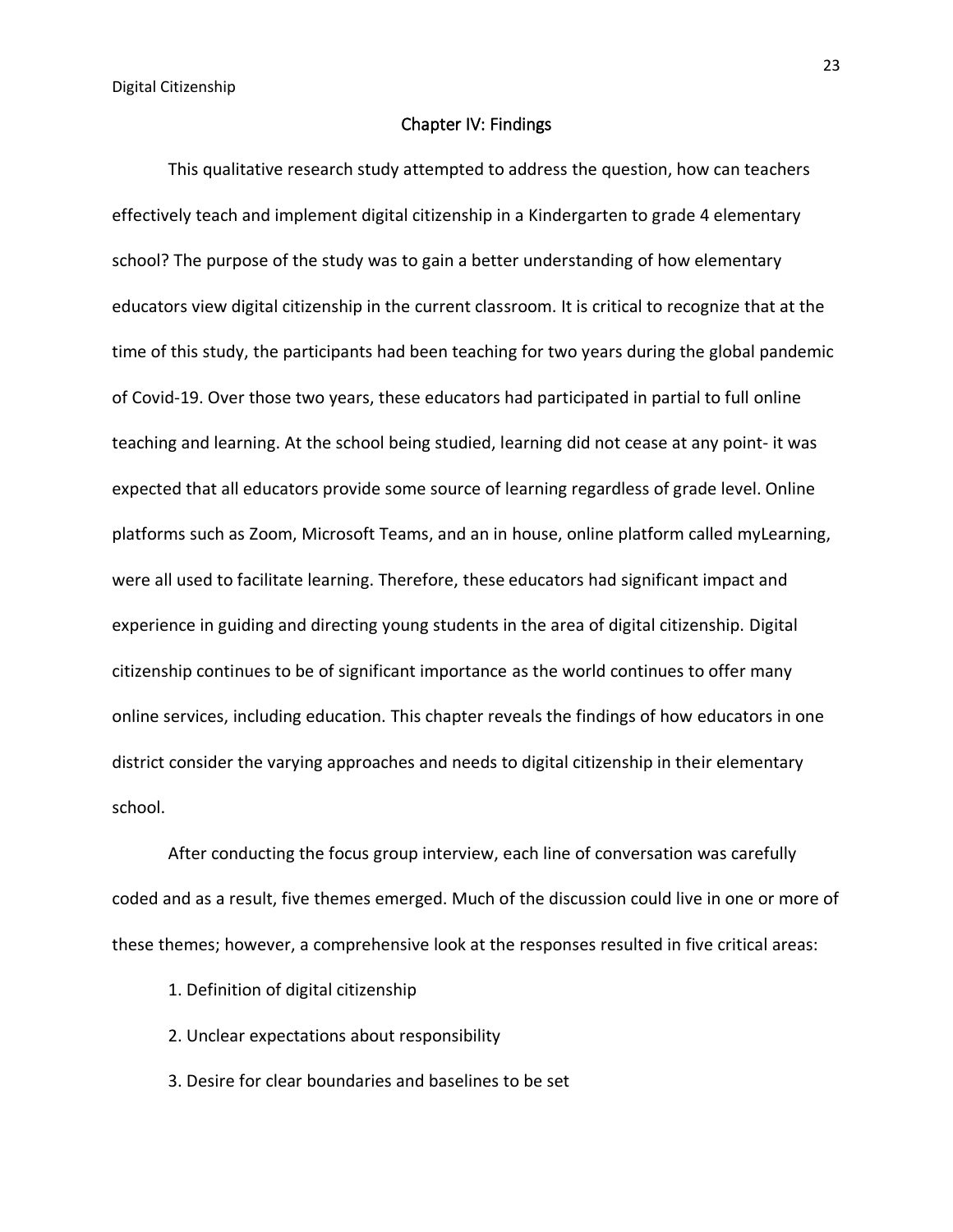- 4. Administrative support for training
- 5. Has the job description of teacher changed?

#### Definition of Digital Citizenship

The first question I asked the focus group was, what is your understanding of digital citizenship? The results of this question were surprising. Only two of the six participants responded, both suggesting that digital citizenship included safe and respectful use of technology. Participant 5 said that digital citizenship is, "using technology in a safe and respectful way" and Participant 4 said, "there are two parts to it, safety being one of them as the user, as well as respectful in terms of output and what is being put out there." As only two participants responded, this may suggest that there is a general lack of understanding about what the term digital citizenship means in the context of an elementary school setting. Nevertheless, this was the first question asked in the focus group interview, so we moved forward in the conversation with the assumption that these definitions were adequate and sufficient in the context of digital citizenship in the elementary school.

#### Unclear Expectations about Responsibility

A second theme that evolved was significant discussion about whose responsibility it is to teach elementary aged children about digital citizenship. The discussion went back and forth between being a home/parent or school/teacher responsibility. Participant 1 was adamant that the primary responsibility comes from the parents. This participant suggested eight times that the home is where digital citizenship should start, "a lot of it comes from home first," and "…at home, that's where the foundations are set," and, "I think it should start at home first, that's where everything starts, that's your foundation," and "it starts there [at home] first, before it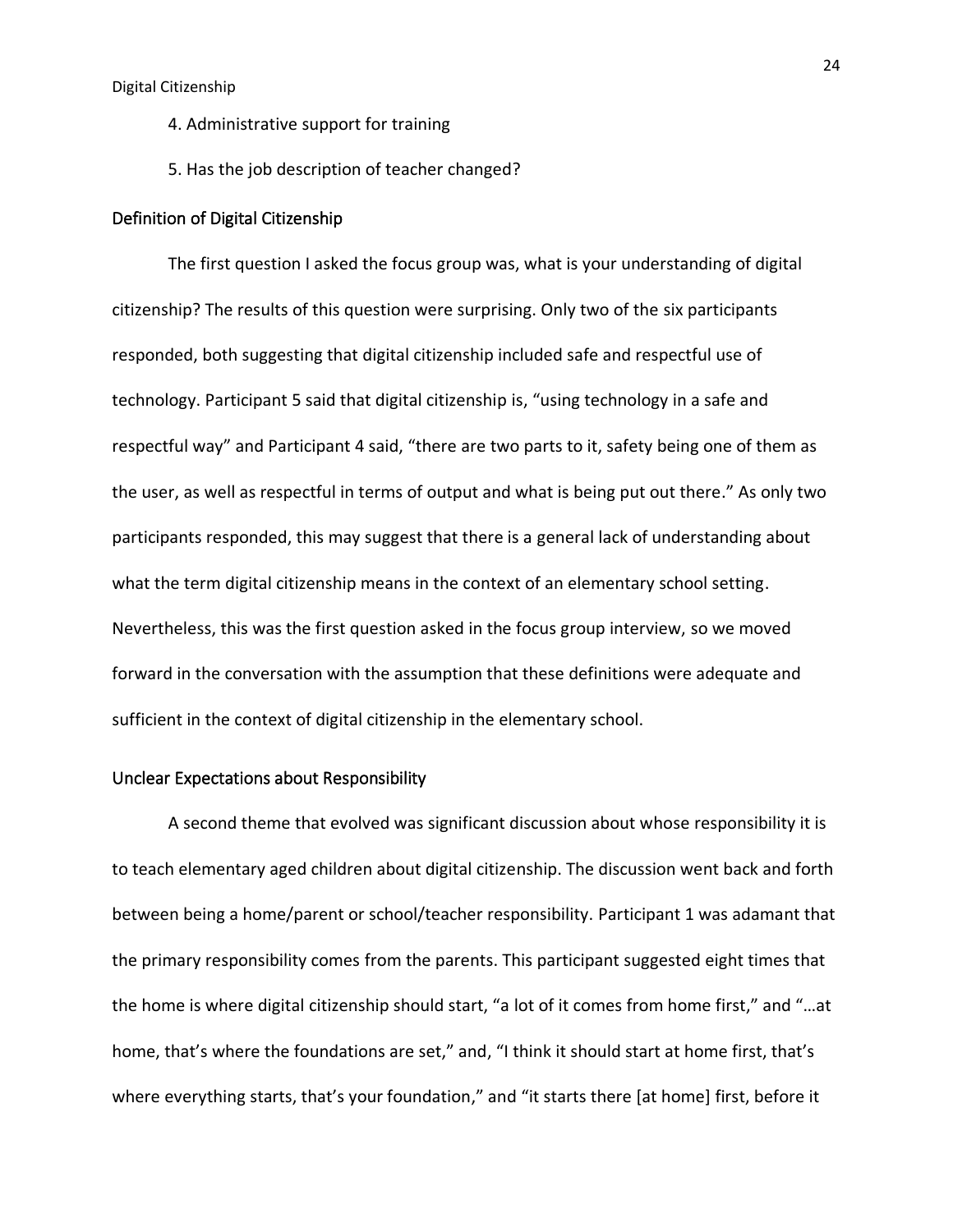comes into the classroom." While the home/parent responsibilities are important, all six participants agreed that the responsibilities of digital citizenship must be in partnership with both home and school. Participant 4 suggests,

I think it has to be both at home and at school because some kids will get some good digital citizenship input from their parents and some are free birds out there, doing their thing, and they can get themselves in trouble without even really planning to.

Participant 2 agreed saying, "that's that village, or as we call it here, a covenant community, where we look out for one another and support." Of special consideration is Participant 5's awareness to the different technology exposures students would have at school compared to at home:

They're [students are] exposed to different things at home than they are at school, we don't let them have iPhones here, and they're not watching YouTube videos or playing video games. It's different technology that we use at school versus what they do at home so there'll be different rules or things to teach that the parents will have to do versus what we have to do.

Participant 6 further stated, "I don't think I know where the line should be of what is my responsibility, what parts I should be teaching as a teacher, and what parts are up to the parents." There was uncertainty in the discussion about where the teaching and learning about digital citizenship should come from. There were good arguments made supporting both the home and school as critical to the development of digital citizenship. The discussion evolved into the varying and differing expectations for digital citizenship; however, all participants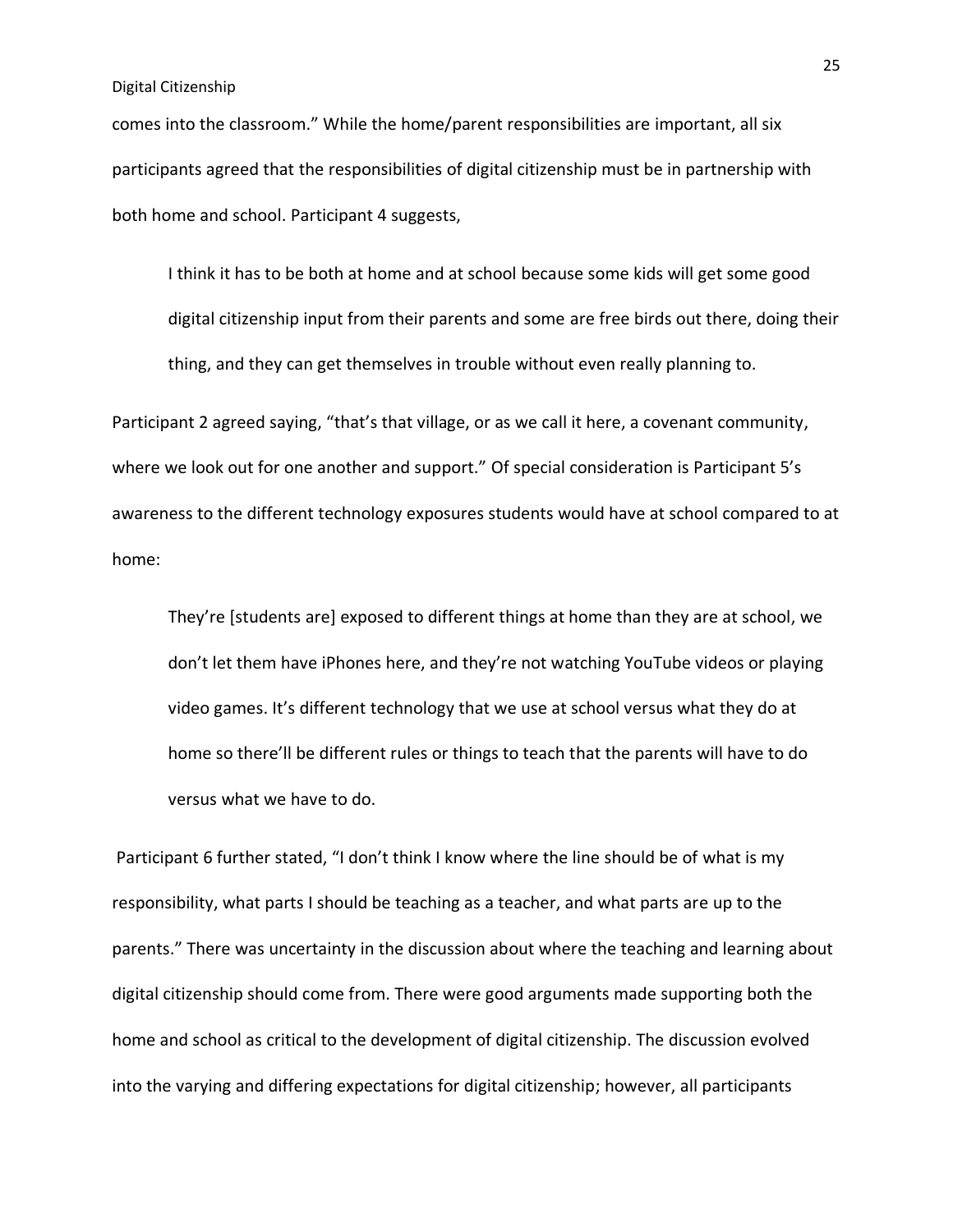acknowledged and agreed on the need for a basic standard or set of guidelines adopted by the school to help guide the practise of appropriate and effective digital citizenship. If a basic set of 'rules' or guidelines could be established, all participants agreed that this would allow for increased success when addressing digital citizenship in the elementary classroom.

# Desire for Clear Baselines and Boundaries

One key question asked in the focus group was, "do you teach digital citizenship explicitly? Why or why not?" The responses to this question varied, although all six participants commented that they do not have a specific digital citizenship program that is taught. Participant 5 said, "we have a unit on friendship, and we talk about bullying and so I kind of add some parts in there." Participant 3 said, "we talked about it a little bit when we had a few devices brought to school and they were brought outside." Participant 4 said,

I've never used that term [digital citizenship] with my kids. We have talked about safety with computers a little bit just in terms of what I allow them to click on and what I do not, but it's been pretty minimal this year.

Participant 6 also said, "I haven't taught it [digital citizenship] like that, but more just that it comes up in conversation or devotions." Participant 2 said,

I don't use it [digital citizenship] a lot, but if I'm going to play fun movement songs these ads always pop up…I draw a bit of attention to it, and say, "Oh, we're moving on, because our attention is on movement and we don't want to get distracted by whatever pops in front of our eyes."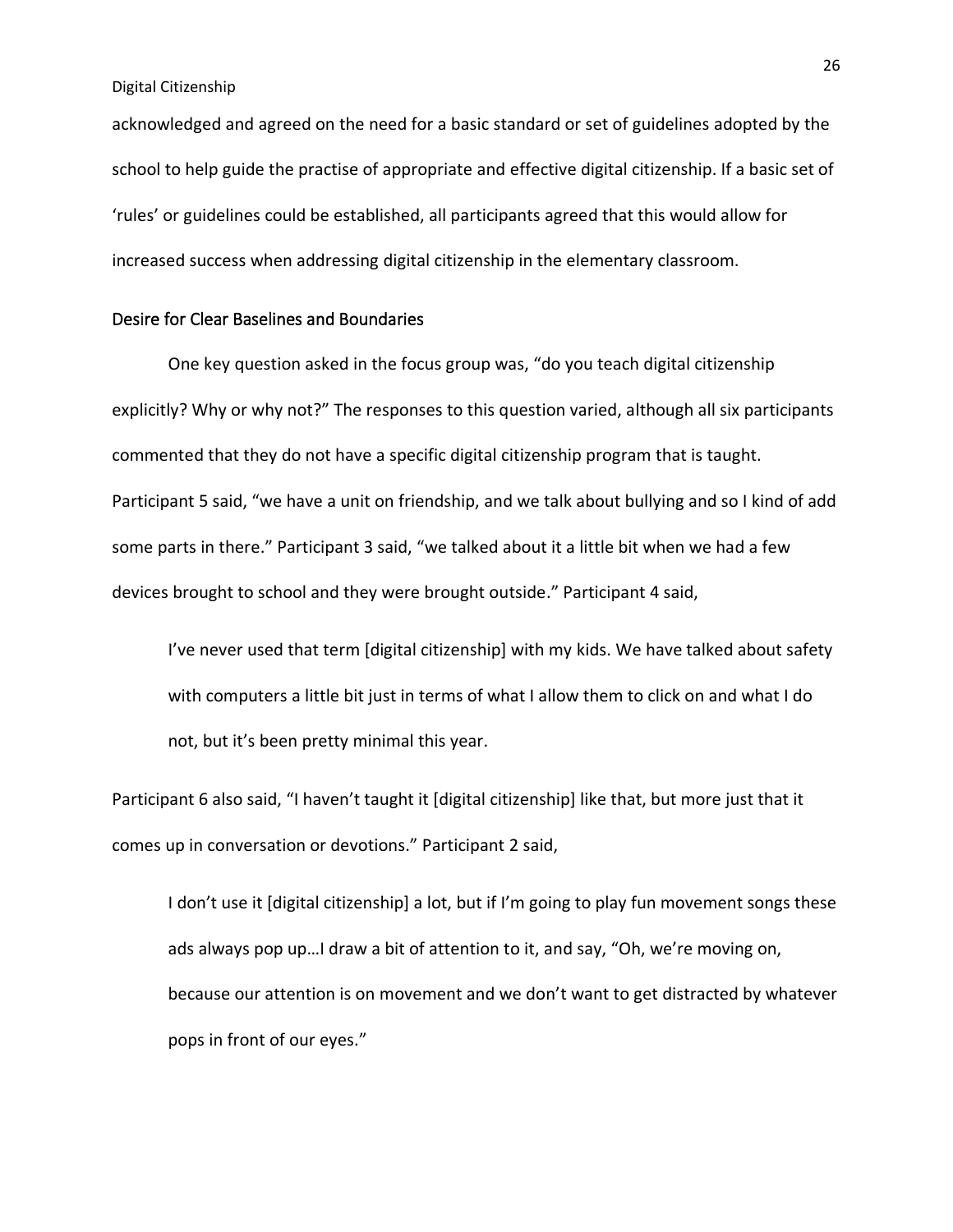The second half of the question asked the educators *why* they did or did not teach digital citizenship explicitly. Participant 6 suggested, "I don't think I've been given tons of tools and I don't think I've been given enough training to know what I'm talking about. And I guess I don't know what part I'm supposed to teach." Creating a baseline would provide protection for not only the school but also for the teacher implementing areas of digital citizenship. Participant 2 says, "it [a baseline] backs you up as a teacher too, you're not just speaking on your own. If you have the standards, you can stick to it a lot easier and other have your back." There is also uncertainty about what the rules or standards are when it comes to digital citizenship. Participant 2 suggests,

That [baseline] would be one way, if I want to efficiently speak into that [digital citizenship], where's the baseline as they come into the school, and expectations, or some sort of communication. As a parent, I appreciate that. When the middle school does this with my kids, then I know, there's standards at home and there's standards at school, so we're all aware of what they are and there's no surprises.

Finally, this baseline would create a starting place that acknowledges the expectations around digital citizenship at the elementary school. As the discussion continued, it became clear that there is a desire to teach digital citizenship within a defined structure.

#### **Administration: Key Stakeholders in Establishing a Baseline**

Technology has become a tool used in all levels of education and due to the global pandemic of Covid-19, even the youngest stakeholders, children aged four and five, were required to engage in online learning at Abbotsford Christian School. This caused an urgent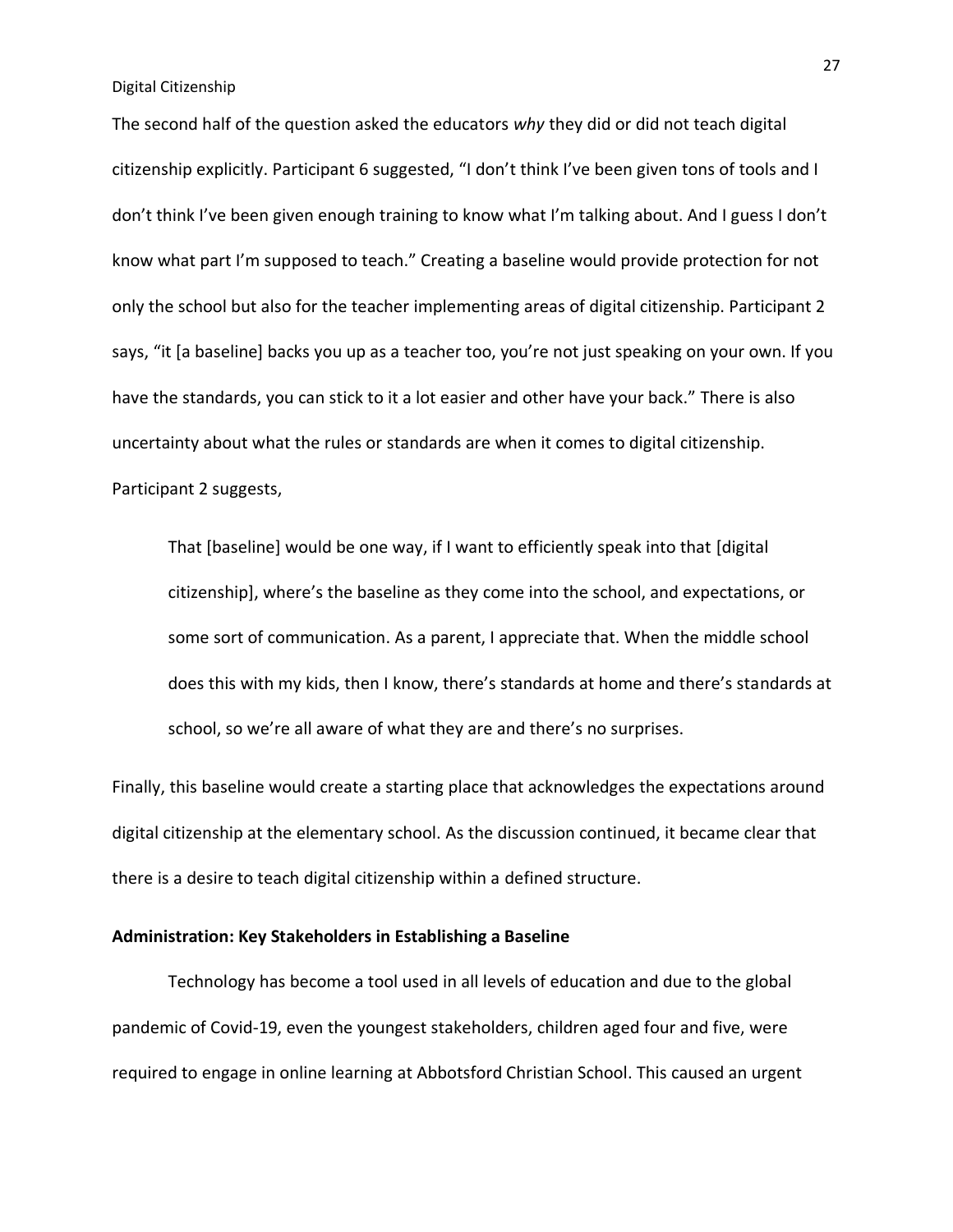need for developing this 'baseline' as my participants labelled it. This baseline is best understood as a set of rules or guidelines, possibly in contract form, that is required for all stakeholders at Abbotsford Christian Elementary School. This baseline would create a foundation for all parents, staff, and students, and all participants would have a clear understanding of expectations regarding digital citizenship. This begs the question: how will this baseline be established and by whom? Towards the end of the discussion, the participants were given opportunity to discuss anything else they felt relevant to our discussion. The conversation carried on for quite some time, considering the role administration should have in developing digital citizenship protocols at the elementary school. Participant 1 began the discussion bravely proclaiming, "It's up to admin to ensure that they are providing professional development to their teachers. It's up to admin to set aside the time, hopefully paid time." Participant 6 agreed, stating,

I think there is a standard for middle school and up, they've thought these things through. I think we've been left to figure it out ourselves at the elementary, and I think that's one thing that should change. The elementary should have guidelines and standards and expectations.

It is, however, recognized, that establishing this baseline becomes challenging in the everevolving world of technology. Participant 4 suggested one of the potential obstacles: "It's very challenging and especially in an area like digital citizenship that changes so often. You couldn't write something today that is going to be relevant in a year or two. So how, as an administration, do you choose something?" Nevertheless, participants agreed that developing a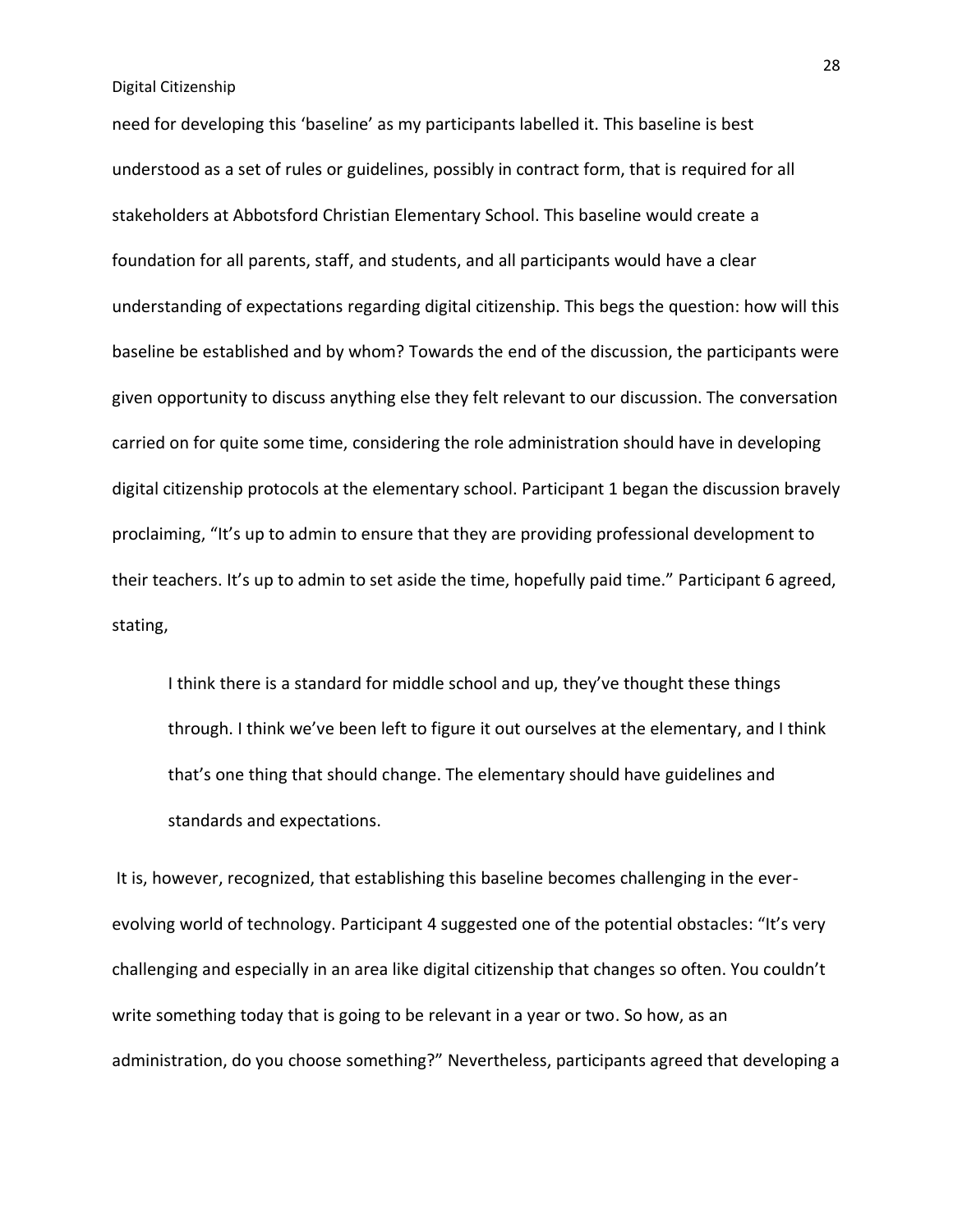baseline or standard, even something simplistic, would provide guidance for teachers and parents alike, further strengthening the home and school partnership.

#### Has the Job Description of Teacher Changed?

As the discussion continued, it became clear that the participants were weary when talking about yet another area of need in the classroom. Participant 4 claims, "It's getting tricky because there's less and less class time, we keep chipping away- we're going to do this, so then we cut a bit more away from reading, writing, arithmetic. How do we incorporate these peripheral things that are very important but still get through our core?" Still, there was no denying the necessity for addressing digital citizenship within the elementary classroom. Within the discussion, it became obvious that the most important step towards addressing these needs was determining the extent to which digital citizenship is taught, and what boundaries or baselines were needed before moving forward. Participant 6 suggests, "Maybe that's where they [administration] really have to figure out what is our responsibility, because we could take on responsibility for more and more and more things as a school." Once this baseline is established, participants felt as though they can move forward in pursuing best practises for digital citizenship. Participant 1 says, "there is that fear of how to tackle those [digital citizenship] issues, how to respond when something happens, but then with this [boundaries/baseline], we would have our basis, that's our foundation on this." Although these details are important, the participants also began discussing the job description of a teacher in a classroom today. Participant 4 says, "We are doing more and more though, like counselling and emotional management in teaching, I mean like, Wow! The amount of time I spend coaching- life coaching- is incredible, actually." Participant 2 even goes so far as to suggest, "So

29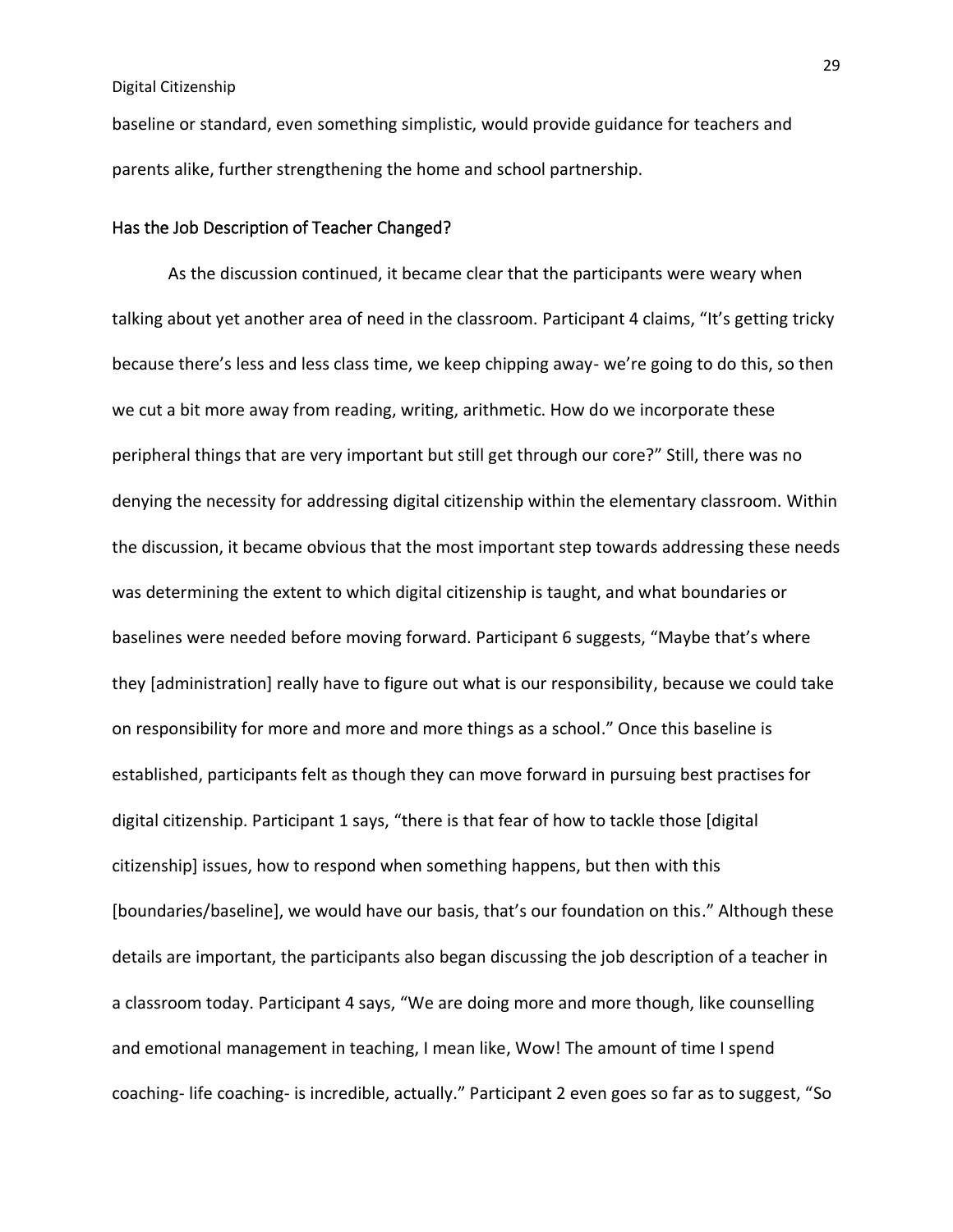maybe it's not now so much teaching to read, write and to do math, because you can find an app for that! We have turned into social emotional coaches, spiritual advisors and nutritionists and counsellors, and yeah!" The participants recognized the need to help foster and develop young digital citizens. The conversation revealed a strong desire to teach digital citizenship well; however, participants communicated that adding another responsibility to the workload of teachers was overwhelming and daunting. Participants recognized the immense responsibility of educating children today. While they agreed that their job description appeared to be changing, their commitment to educating the whole child had not changed.

This chapter reviewed the qualitative data collected, coded and analyzed regarding teacher's perceptions about digital citizenship in the elementary classroom. Further, it considered major themes that evolved from the expertise of a diverse and purposive focus group. First, a recurring theme in the focus group was developing and defining the meaning of digital citizenship. While the focus group educators recognized the value and importance of digital citizenship, few understood what it meant in the context of the classroom. These findings were like Ribble's discovery, "There has been no universal agreement on how we [educators] should act in relation to digital technologies" (2004, p. 11). I believe that establishing a clear definition of what 'digital citizenship' means at the elementary school is a first step to creating an understanding to teach from.

The second theme that emerged during the focus group was unclear expectations about who's responsibility it is to teach elementary aged children about digital citizenship. The discussion began with most participants agreeing that most responsibility should fall on the parents and the home. However, as the discussion continued, it became evident that the school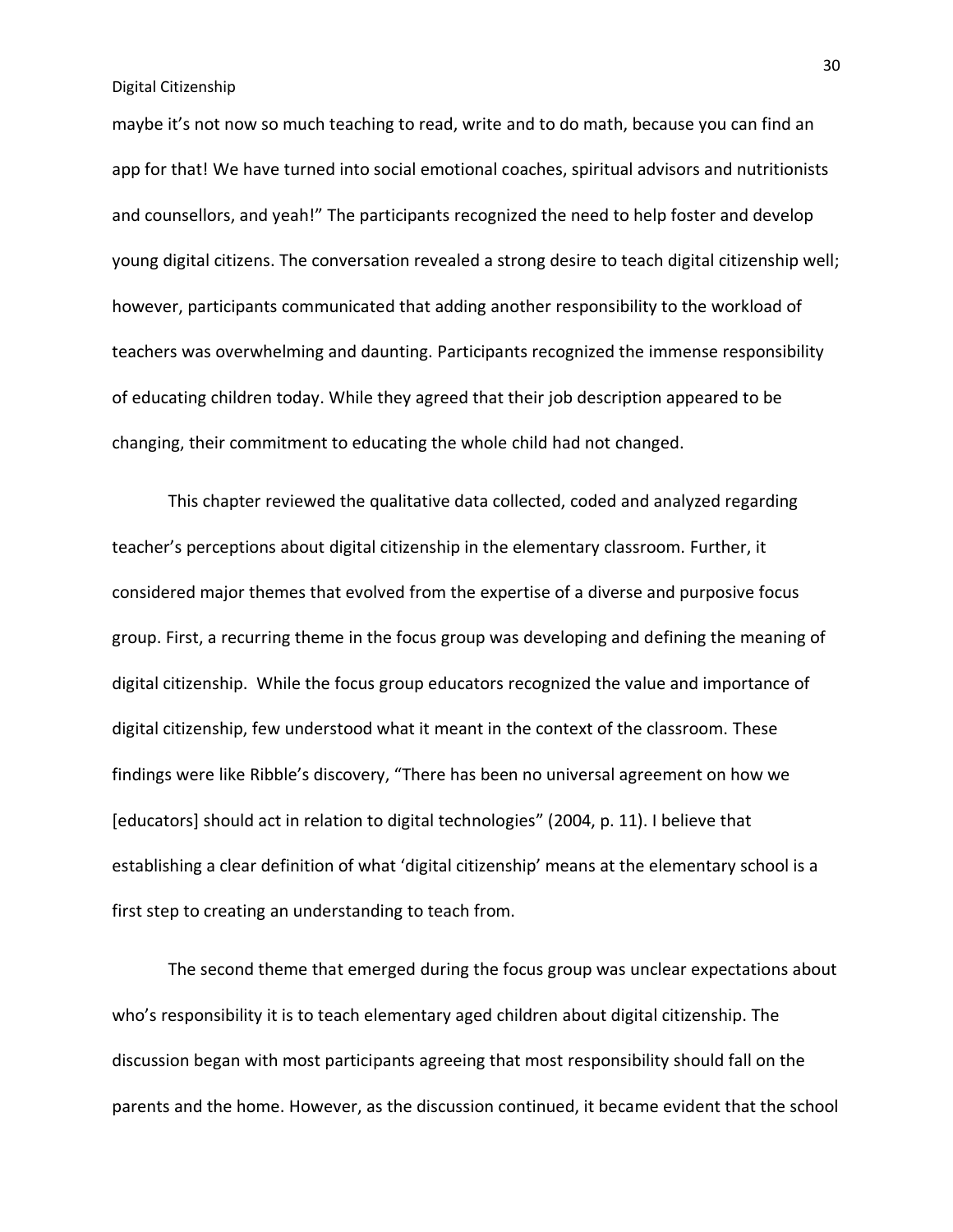must also be prepared to teach about and acknowledge at least some responsibility in teaching digital citizenship. Much of the research indicated in the literature review agrees that schools play an integral role in teaching students about digital citizenship. If we, as educators, are expected to and want to use technology in the classroom, we must be willing to take some responsibility in doing it properly.

A third theme that emerged from the discussion was a strong desire for clear boundaries and a baseline about acceptable technology use within the elementary school. I believe that creating this structure will provide a foundation for developing excellent digital citizenship at the elementary school. All stakeholders, parents, teachers, staff and students will have a good understanding of expectations. Furthermore, this structure will provide a basis to establish good habits and behaviours that influence a digital citizen (see Appendix A).

Although creating a baseline or clear set of expectations is important, the participants recognized that these expectations must be established by administration. They also recognized that once these expectations were in place, administration would need to provide clear and direct training for educators. Educators are all at different points of understanding when it comes to technology, so adequate time and training must be given to those that require it.

Finally, the fifth theme that emerged was the recognition of the ever evolving and changing job description of educators today. Participants recognized the immense responsibility of adequately teaching and educating children about digital citizenship. While the job description of the teacher seems to be changing, the commitment to quality education, including digital citizenship, is admirable.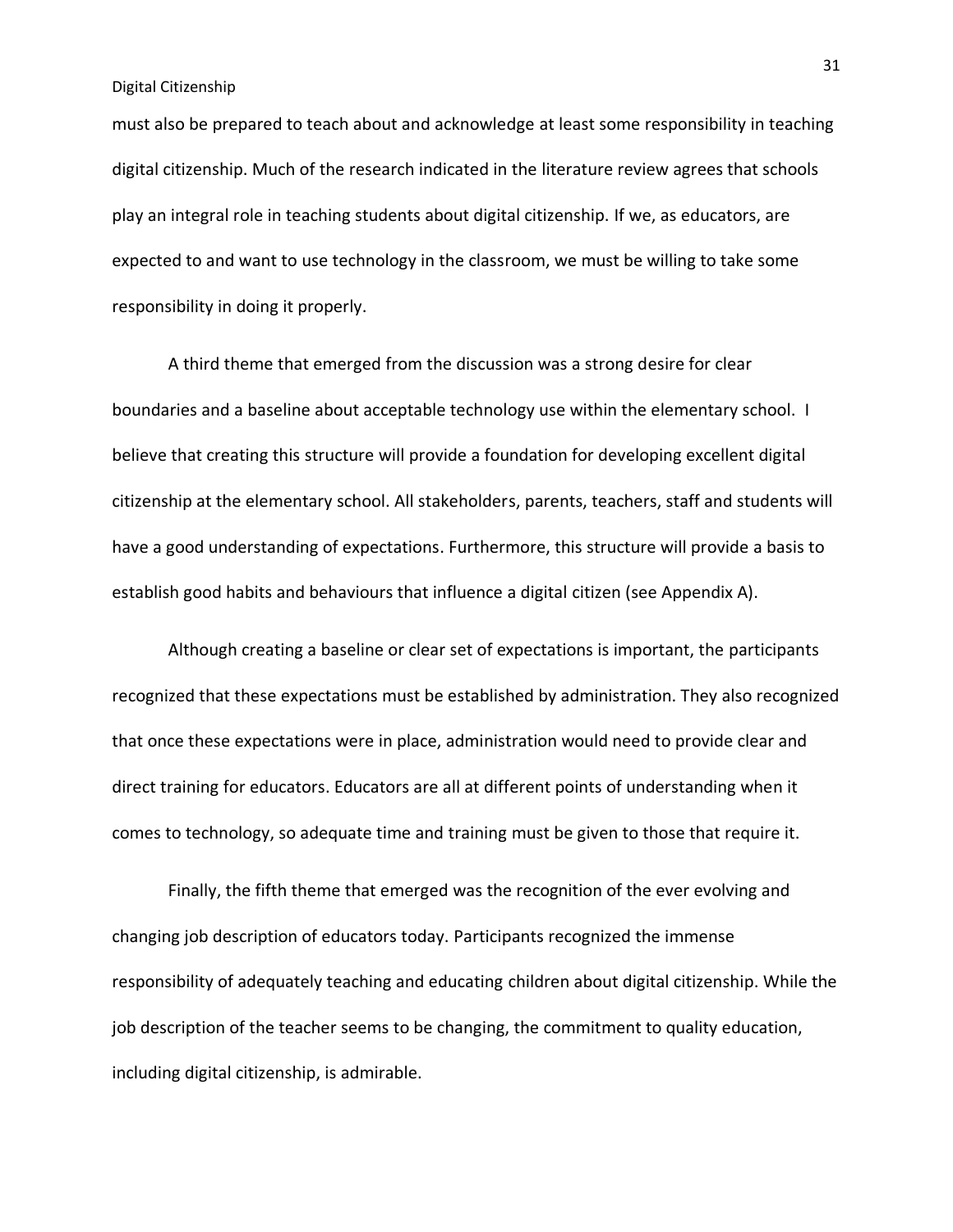The themes that emerged were unintended and resulted in a different discussion than I had anticipated. I appreciate that because of this discussion, there are several aspects about digital citizenship in the elementary setting that had not been considered in my research thus far. Specifically, the recognition of a changing job description as an educator. I look forward to future research about how to address the changing needs of children while also equipping teachers to accommodate these needs effectively.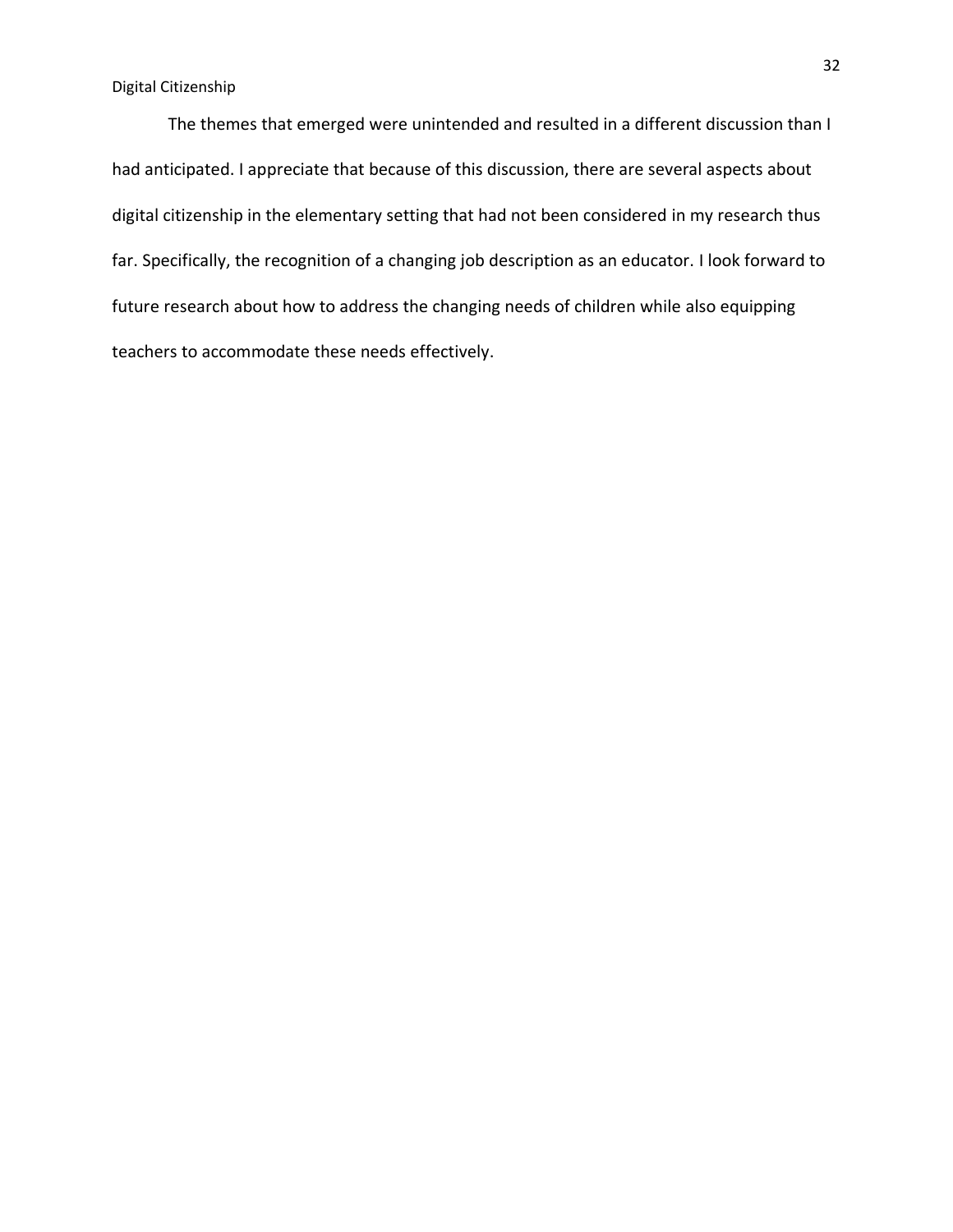#### Chapter V: Implications and Recommendations

#### Discussion of Findings

At the onset of my research, I was intrigued to research and discover information about digital citizenship in the elementary school setting. The question I attempted to answer was, how can teachers effectively teach and implement a digital citizenship program in a Kindergarten to grade four elementary school? Key findings related to the literature review were identified throughout the focus group discussion and are outlined in the following sections.

#### *Digital citizenship in the elementary school.*

While it became clear that there was an urgent need to establish and implement some sort of program, expectations, guidelines, or baseline in regard to digital citizenship, the participants agreed that it is a much bigger topic or discussion- it is not as simple as picking out a program and implementing it into an already busy workload. Similarly, the literature review revealed that while digital citizenship is important to address in the elementary school, a holistic approach to educating the child is best practise (Öztürk, 2021).

#### *Teacher efficacy/educators' perception of digital citizenship in the elementary classroom.*

Further to implementing digital citizenship protocols or curriculum, educators have a strong desire to be informed and to understand what is meant by digital citizenship. While they are committed to the successful development of students as digital citizens, educators have feelings of reluctance due to a lack of understanding themselves. Most importantly, educators want training and adequate support to teach digital citizenship effectively.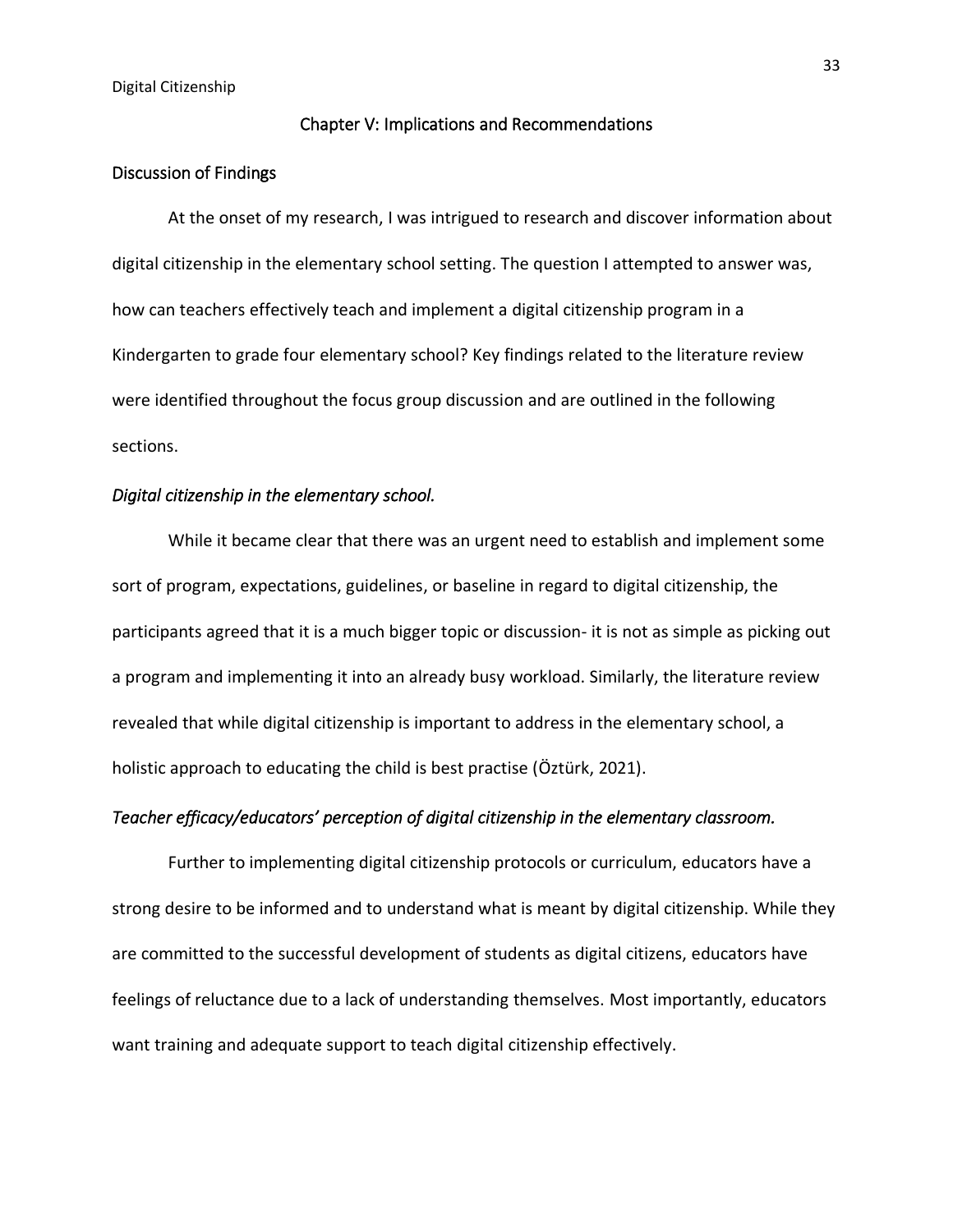#### *Digital citizenship during/after a global pandemic.*

Finally, while the participants recognized the need for addressing and teaching digital citizenship in the classroom, there did not appear to be an increased sense of urgency due to the current global pandemic of Covid-19. My assumption had been that due to teaching in online spaces, participants would have case stories and experiences that revealed elementary student's lack of awareness and training in digital citizenship. Surprisingly, the biggest concern was the amount of time spent on technology, not the misuse of technology. Further, the research indicates that, "We have begun to re-envision our practice as teacher educators focusing on five interrelated themes: anti-racism, wellness, decolonisation, respect for the Land, and recognition of teacher expertise" (Hill et al., 2020, p. 572). If we move towards a better understanding of these themes, perhaps digital citizenship will result in better wellrounded citizens, even during or after a global pandemic.

#### **Implications**

The research helped to address gaps and areas of need in how to best support educators with effective and efficient teaching of digital citizenship. The results indicated a necessity to establish a baseline or set of expectations that all stakeholders must agree to. Once this baseline is established, a better understanding of digital citizenship can be incorporated organically into the elementary classroom. It is imperative to recognize that both home and school are integral to the development of the digital citizen. Finally, it is essential to support and equip educators with the necessary training on how to implement and teach about digital citizenship. Educators are more likely to implement digital citizenship procedures when they are confident themselves.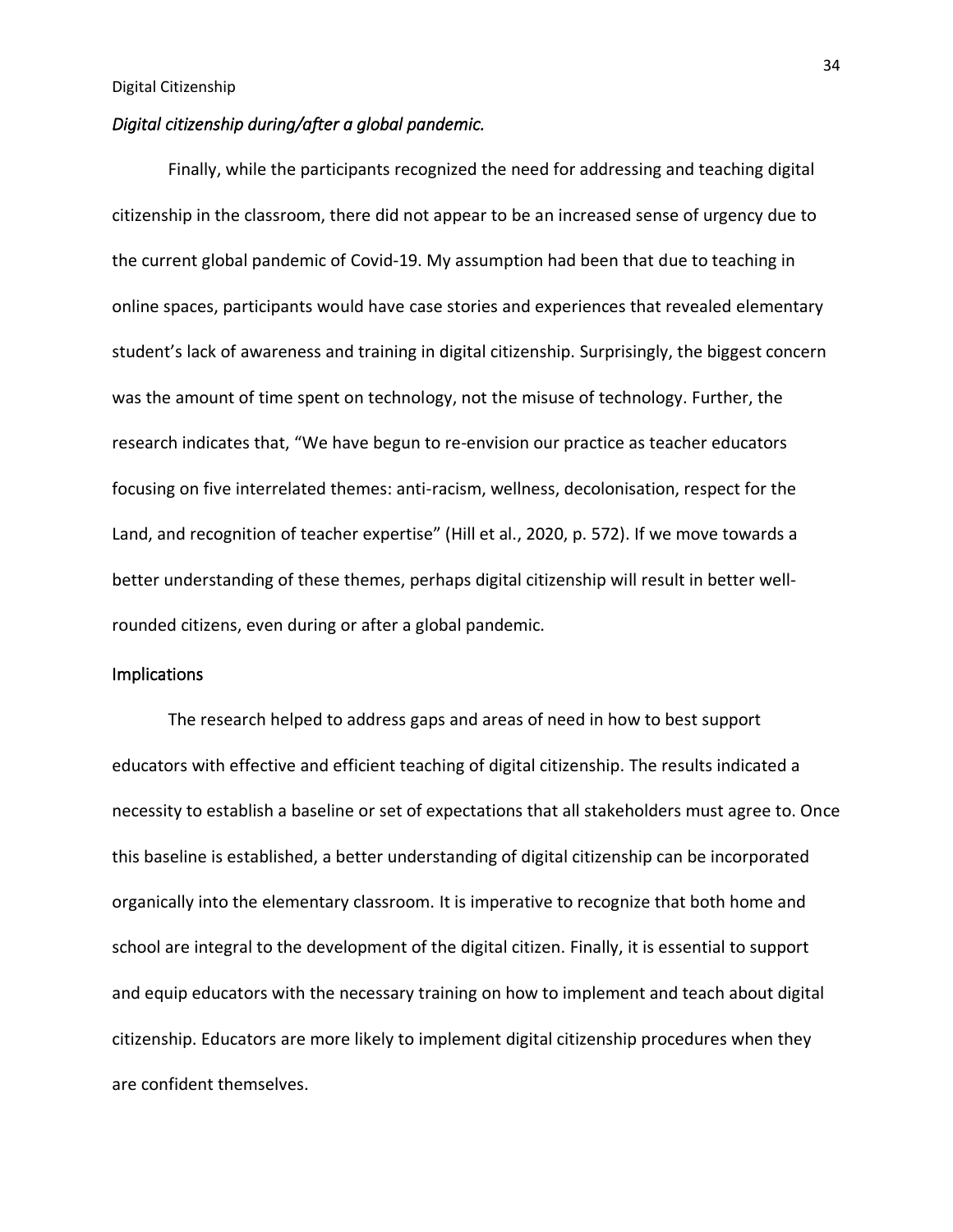#### Limitations

There are several limitations of this study. First, the participants used for the focus group were all from the same school and had similar experiences teaching during the global pandemic of Covid-19. Second, the research was conducted during a difficult teaching time- the participants were already feeling a heavy weight of the teaching responsibilities that were increased due to the pandemic. Research was therefore limited in that educators were speaking from an exhausting and trying time in their teaching careers. Third, all participants were female; however, this was not intentional. The female to male ratio of educators at Abbotsford Christian School is two to thirty-one. A final limitation to this research was the collective teaching experience of participants was largely in the independent school setting, which may have limited the findings of the study.

#### Recommendations for Future Research

Future research is needed in deciding which areas of digital citizenship are most appropriate and needed at the elementary level. As was revealed in the findings, different applications of technology are used depending on the setting. Technology use in the school is different than technology use in the home. In the school setting, the question must be considered: who is most qualified and equipped to establish such procedures? The participants in this focus group expressed a deep concern for who would do the work of implementing best practises in regard to digital citizenship. What kind of training is needed to establish these guidelines? Finally, future research in the area of monitoring and evaluating effective digital citizenship practises at the elementary level would be highly beneficial for schools worldwide.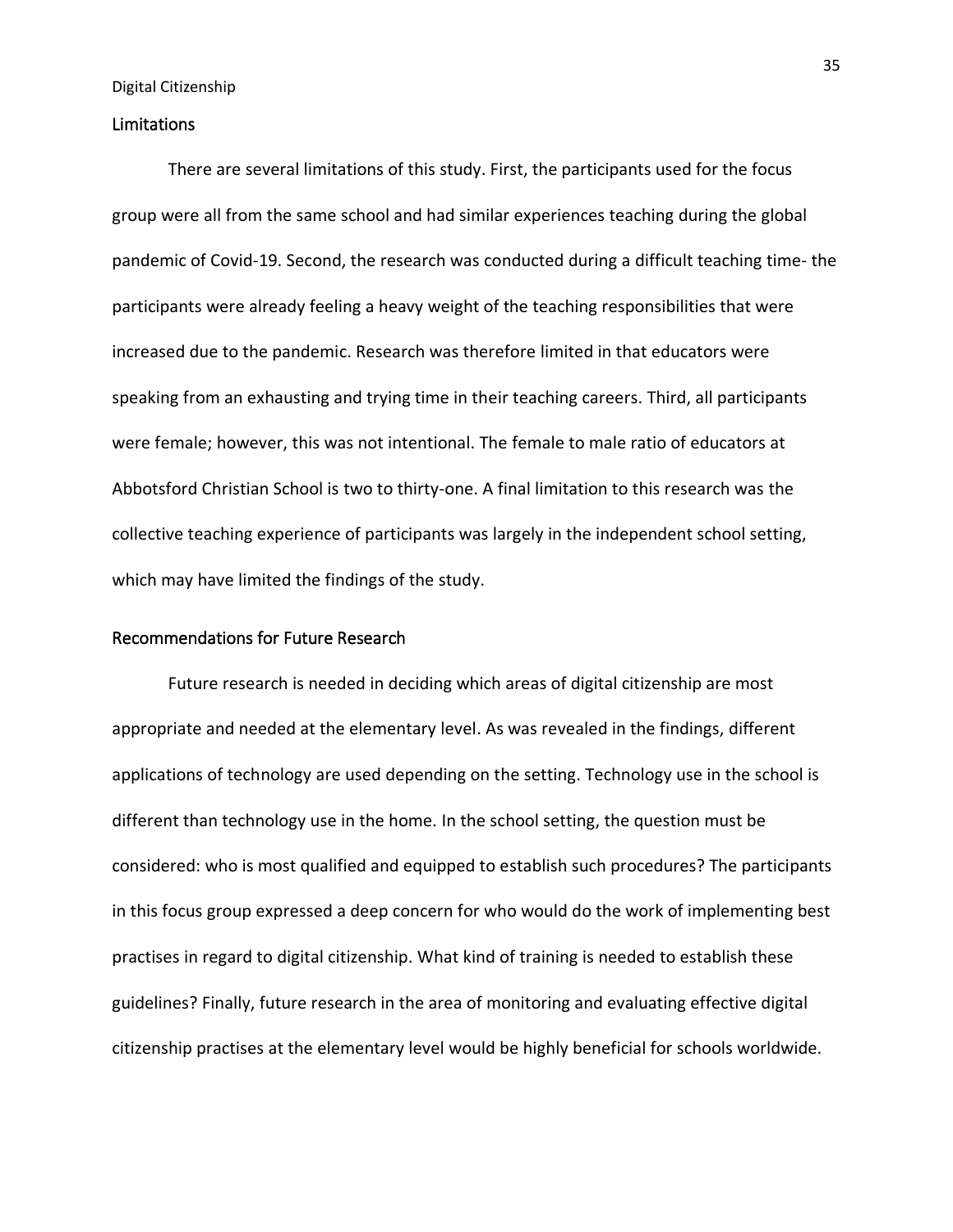#### **Conclusion**

The findings of this focus group study revealed the educator's desire to develop and implement an age-appropriate digital citizenship plan at the elementary school level. There is also an understanding that the partnership between home and school is critical to the development of digital citizens. There are some clear action items that can be explored to address digital citizenship in the elementary school setting. These suggestions are adapted and modified based on information provided by Ryan Berardi, a doctoral thesis candidate on the topic of digital citizenship (2015, p. 88):

- 1. Include digital citizenship within the elementary school planning documents.
- 2. Create a unified support system of well-informed and collaborative adults by including parent leaders in the community during planning meetings. Discuss how the school and home setting are able to support one-another.
- 3. Create opportunities for teachers to observe best practices, to teach their colleagues their particular strengths within digital citizenship, and to utilize resources that will allow staff members to feel abreast of present updates.
- 4. Employ digital citizenship instruction that enables all students to pre-discuss situation specific scenarios, engage in digital communication, and reflect on the strengths, as well as the needs, of individuals and the entire group.

Finally, while the job description of the teacher may be changing, the commitment to providing a safe and respectful digital environment remains paramount to the education of children today.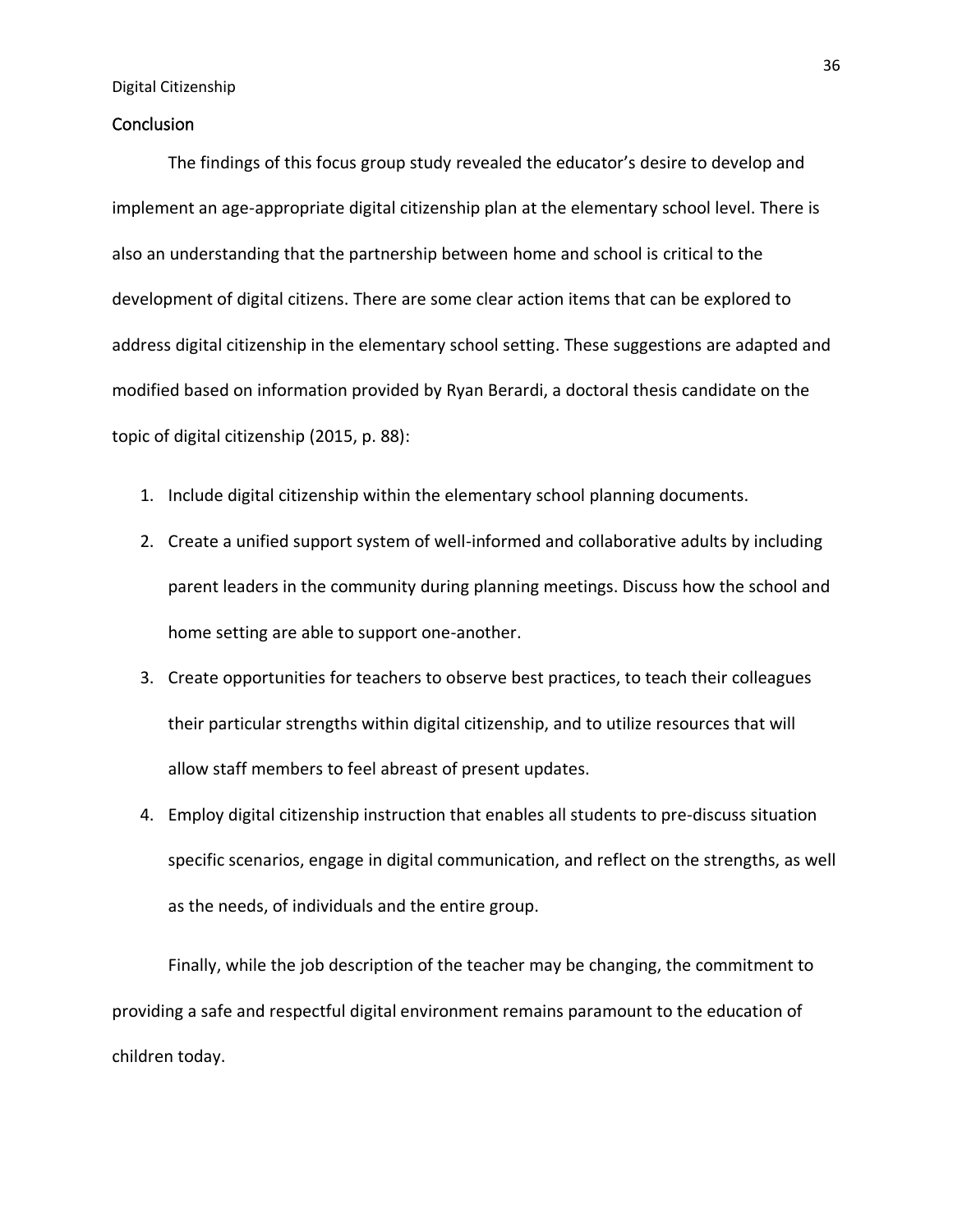#### References

- Ata, Ridvan, and Kasim Yildirım. Turkish pre-service teachers' perceptions of digital citizenship in education programs. *Journal of Information Technology Education*: Research 18 (2019): 419–36. https://doi.org/10.28945/4392.
- Berardi, Ryan. (2015). Digital citizenship: Elementary educator perceptions and formation of instructional value and efficacy, from Microsoft Word - Dissertation (11-03-15).docx (researchgate.net)
- Buchholz, B. A., DeHart, J., & Moorman, G. (2020). Digital Citizenship During a Global Pandemic: Moving Beyond Digital Literacy. *Journal of Adolescent & Adult Literacy*, *64*(1), 11–17.

https://doi.org/10.1002/jaal.1076

Common Sense Media, C. S. (n.d.). *What is Digital Literacy?* Common Sense Media: Ratings, reviews, and advice. Retrieved December 11, 2021, from

https://www.commonsensemedia.org/news-and-media-literacy/what-is-digital-literacy.

Davis, A. (2020). Digital Citizenship in Ontario Education: A Concept Analysis. *In Education*,

26(1), 46–62. https://doi.org/10.37119/ojs2020.v26i1.467

Digital citizen. (2021, November 5). In *Wikipedia.org.*

Digital citizen - Wikipedia

Digital footprint. (2021, November 5). In *Wikipedia.org.*

Digital citizen - Wikipedia

Digital identity. (2021, November 5). In *Wikipedia.org*.

Digital identity - Wikipedia

Digital literacy. (2021, November 25). In *Wikipedia.org.*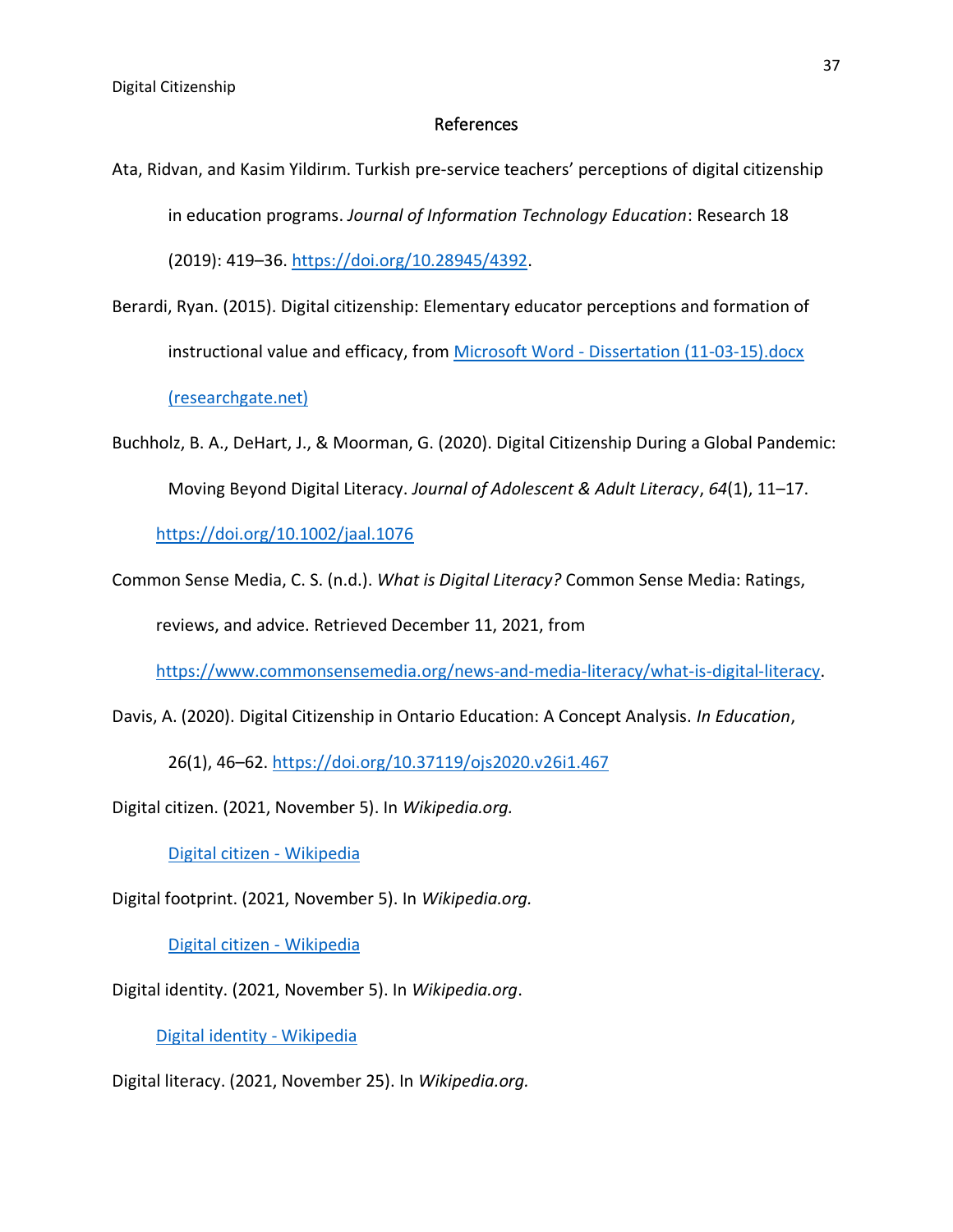#### Digital literacy - Wikipedia

Doucet, A., Netolicky, D., Timmers, K., & Tuscano, F. (2020). Independent written report to inform the work of education international and UNESCO, from 2020 Research COVID-

19 2.0 ENG (1).pdf

- Ertmer, P. A., Ottenbreit-Leftwich, A. T., Sadik, O., Sendurur, E., & Sendurur, P. (2012). Teacher beliefs and technology integration practices: A critical relationship. Computers and Education, 59(2), 423-435.
- Government of British Columbia, (n.d.). *Applied Design, skills and technologies*. Building Student Success - B.C. Curriculum. Retrieved February 21, 2022, from

https://curriculum.gov.bc.ca/curriculum/adst

- Hollandsworth, R., Dowdy, L., & Donovan, J. (2011). Digital citizenship in K-12: It takes a village. *TechTrends*, *55*(4), 37–47. https://doi.org/10.1007/s11528-011-0510-z
- James, C., Weinstein, E., Mendoza, K. (2021, January 1). *Teaching Digital Citizenship*. Common Sense Media. Retrieved November 30, 2021, from

https://www.commonsense.org/education/sites/default/files/tlr component/common sense education digital citizenship research backgrounder.pdf

Krueger, R. A., & Casey, M. A. (2002). Designing and conducting focus group interviews.

Kumar, P. C., Chetty, M., Clegg, T. L., & Vitak, J. (2019). Privacy and security considerations for digital technology use in elementary schools. *Proceedings of the 2019 CHI Conference on Human Factors in Computing Systems*. https://doi.org/10.1145/3290605.3300537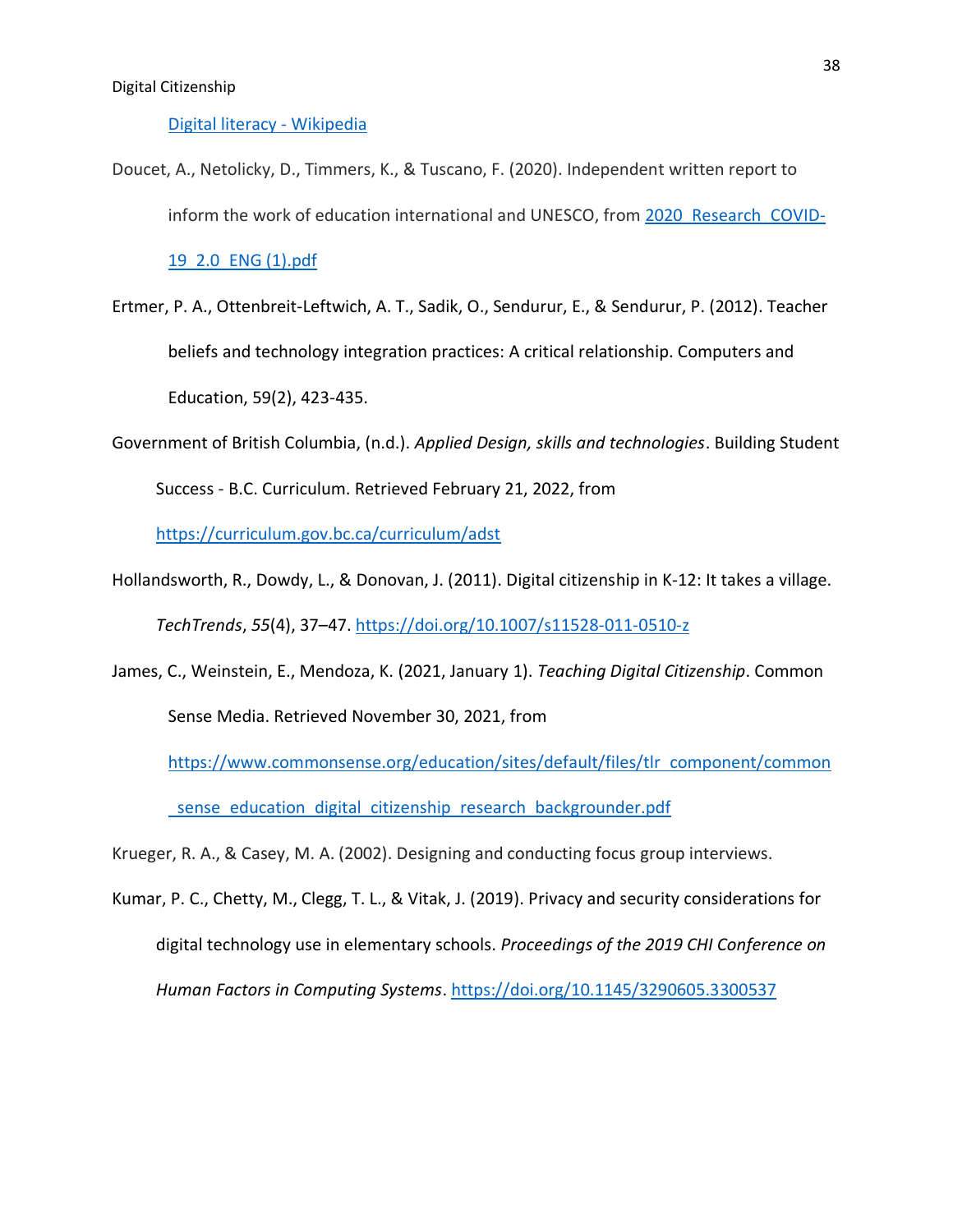Ministry of Education (2021, November 23). What to expect during the 2021/22 school year-

Province of British Columbia from What to expect during the 2021/22 school year -

Province of British Columbia (gov.bc.ca)

Nanjundaswamy, C., Baskaran, S., and Leela, M. "Digital Pedagogy for Sustainable Learning."

*Shanlax International Journal of Education* 9, no. 3 (June 1, 2021): 179–85.

https://doi.org/10.34293/education.v9i3.3881

- Öztürk, G. (2021). Digital citizenship and its teaching: A literature review. Journal of Educational Technology & Online Learning, 4(1), 31-45. Microsoft Word - 4 gülcan öztürk final.docx (ed.gov)
- Ranchordás, S. (2020). We Teach and Learn Online: Are We All Digital Citizens Now? Lessons on Digital Citizenship from the Lockdown. Retrieved February 20, 2022, from I·Connect – We Teach and Learn Online. Are We All Digital Citizens Now? Lessons on Digital Citizenship from the Lockdown (iconnectblog.com)
- Ribble, M. S., Bailey, G. D., & Ross, T. W. (2004). Digital citizenship: Addressing appropriate technology behavior. *Learning & Leading with technology*,*32*(1), 6.

Ribble, M. (2004). Digital Citizenship: Focus questions for implementation. *ERIC*, *32*.

ribble 322 (ed.gov)

Ribble, M. (2008). *Learning and Leading with Technology*. USA*; International Society for Technology in Education*. Retrieved February 21, 2022, from https://elem.hcdsb.org/stbernadette/wp-content/uploads/sites/30/2019/05/Passportto-Digital-Citizenship-article.pdf.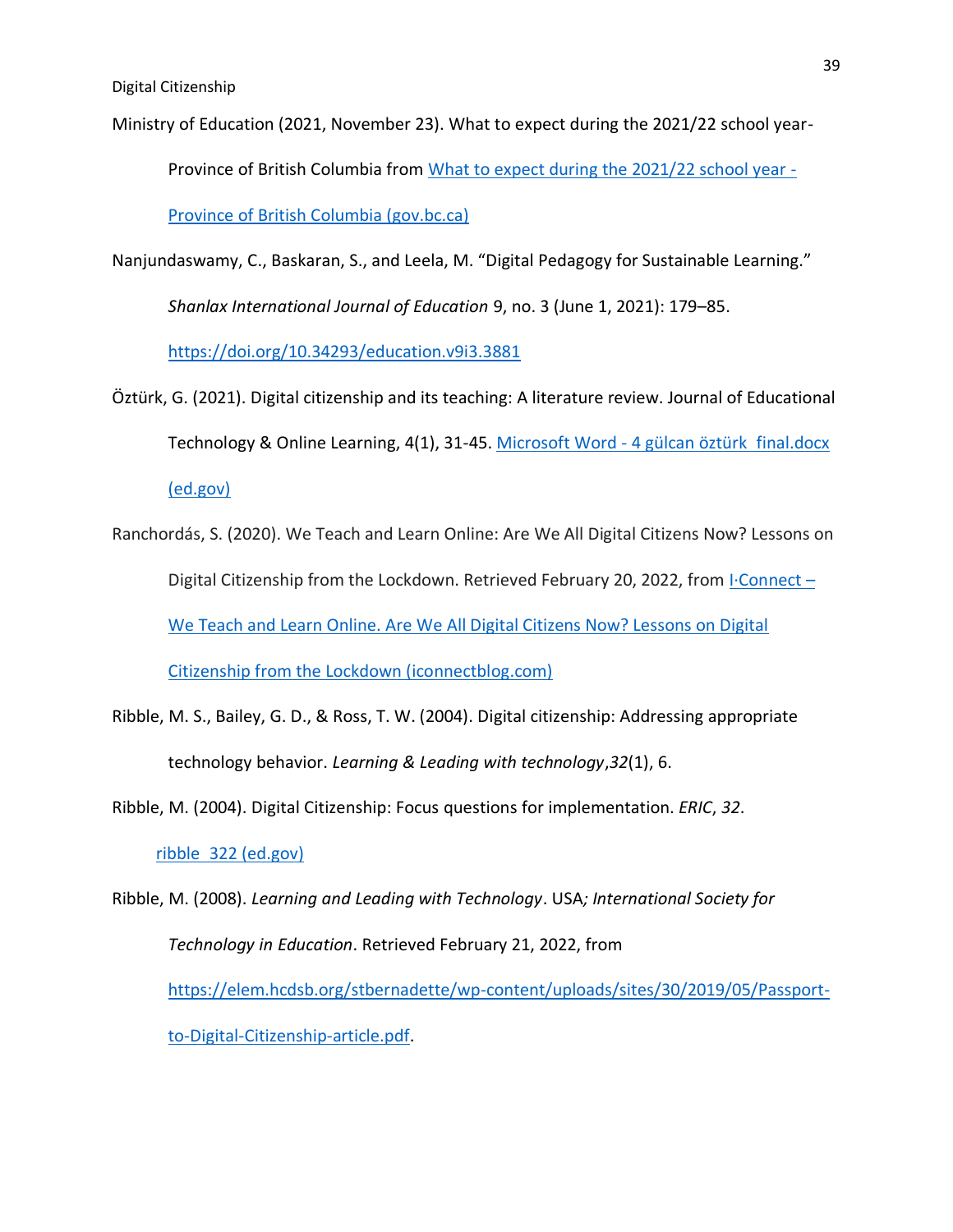Sokal, L., Trudel, L. E., & Babb, J. (2020). Canadian teachers' attitudes toward change, efficacy, and burnout during the COVID-19 pandemic. *International Journal of Educational Research Open*, *1*, 100016, from https://doi.org/10.1016/j.ijedro.2020.100016

- Vang, Alexandria, "Supporting Educators in Digital Citizenship" (2021). Culminating Projects in Information Media. 34. https://repository.stcloudstate.edu/im etds/34
- Walters, M., Gee, D., & Mohammed, S. (2019). A literature review-digital citizenship and elementary education. *The Richard W. Riley College of Education and Leadership Publications*. 198, from https://scholarworks.waldenu.edu/cel pubs/198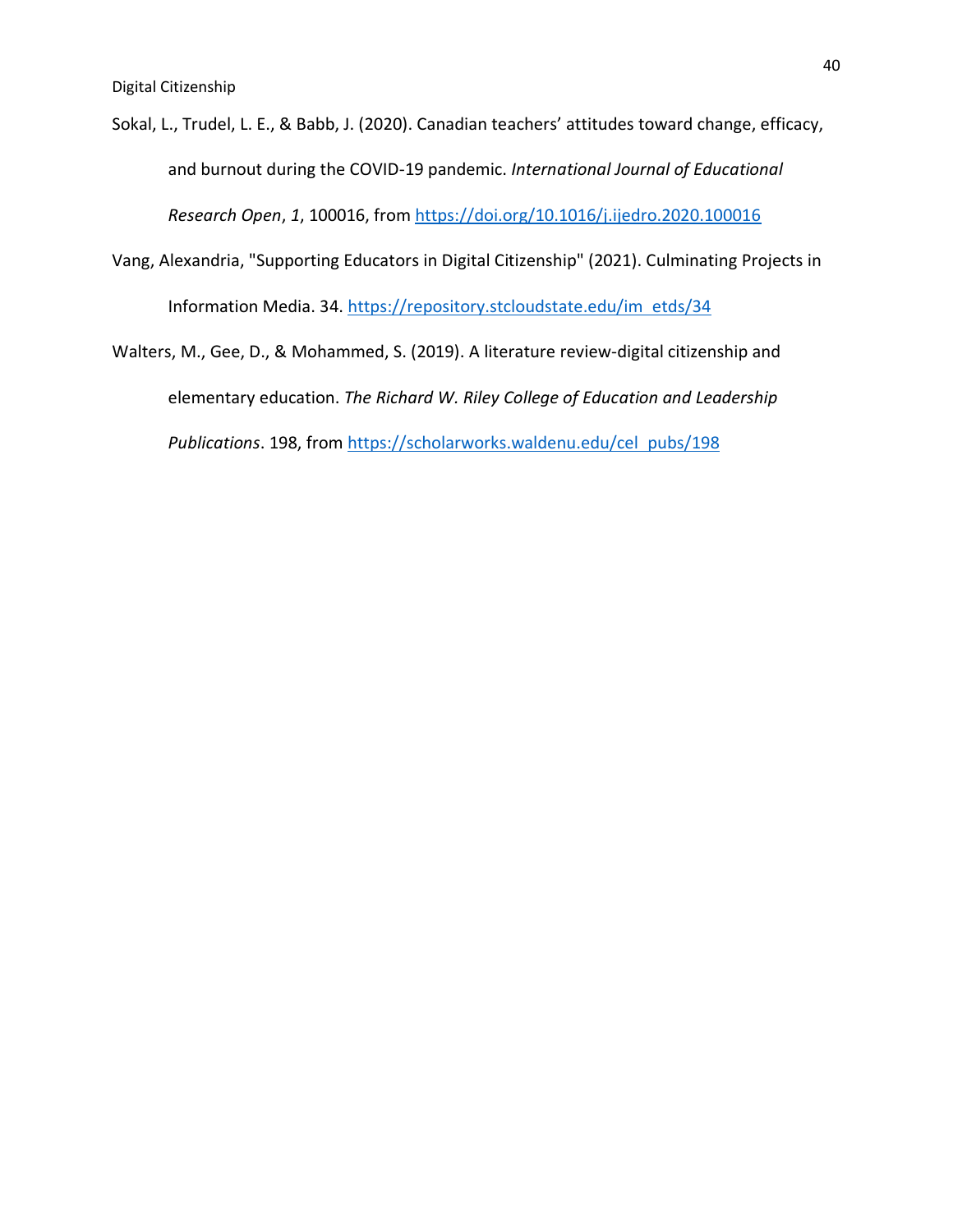# Appendix A

# **Ribble's Nine Elements of Digital Citizenship**

- 1. Etiquette: electronic standards of conduct or procedure
- 2. Communication: electronic exchange of information
- 3. Education: the process of teaching and learning about technology and the use of technology
- 4. Access: full electronic participation in society
- 5. Commerce: electronic buying and selling of goods
- 6. Responsibility: electronic responsibility for actions and deeds
- 7. Rights: those freedoms extended to everyone in a digital world
- 8. Safety: physical well-being in a digital technology world
- 9. Security (self-protection): electronic precautions to guarantee safety

(Ribble, 2012, p. 150).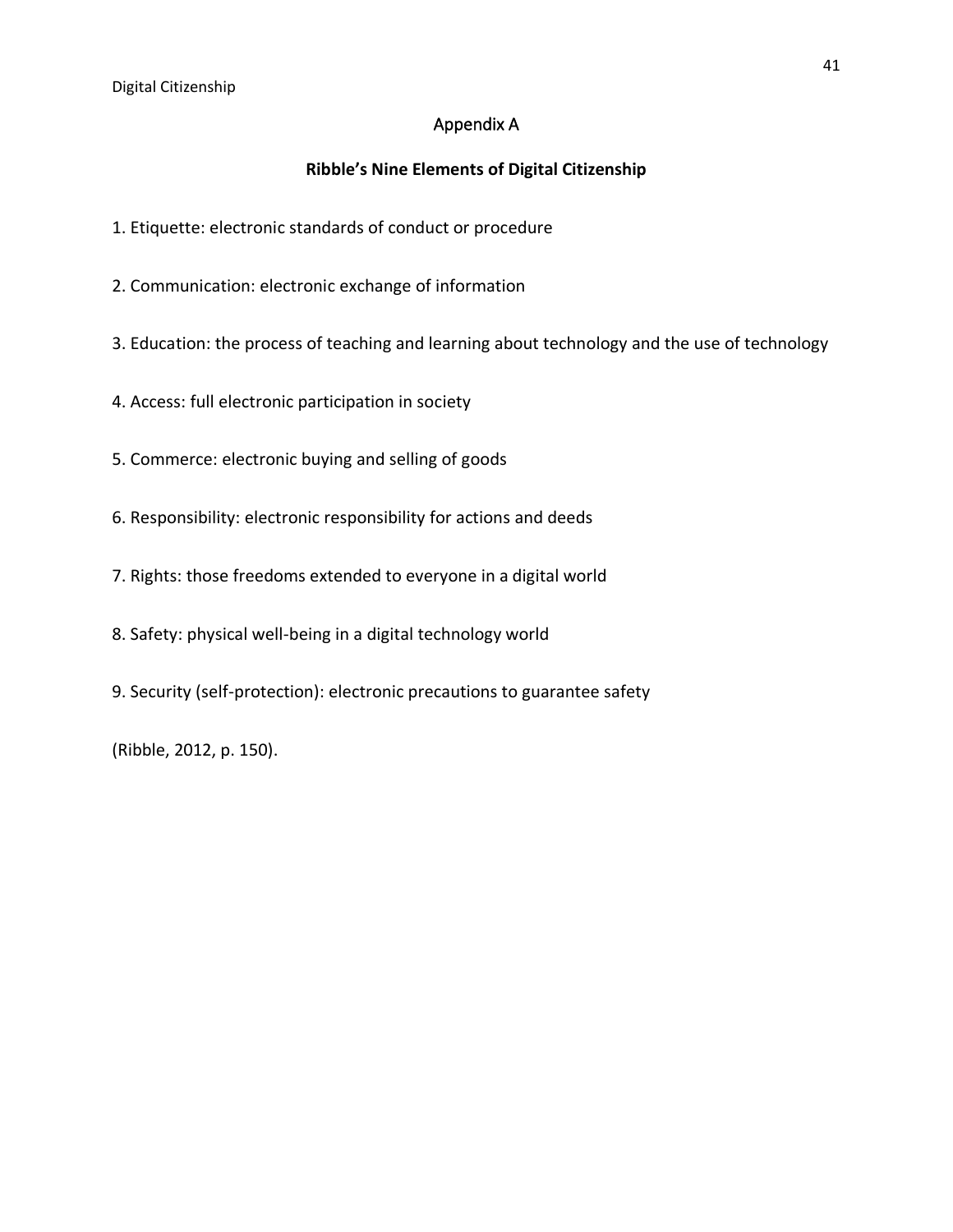# Appendix B

# **Interview Questions**

- 1. What is your understanding of digital citizenship?
- 2. Is digital citizenship important for elementary aged children? Why or why not?
- 3. If you answered *yes* to question #2, Who should be responsible for teaching elementary aged children about digital citizenship?
- 4. Do you teach digital citizenship explicitly? Why or why not?
- 5. If you teach digital citizenship, how do you teach it?
- 6. If you don't teach it, why not?
- 7. Has the Covid-19 pandemic changed your view of digital citizenship?
- 8. How could you, as an elementary school teacher, *efficiently* teach digital citizenship?
- 9. How could you, as an elementary school teacher, *effectively* teach digital citizenship?
- 10. Is there anything you'd like to mention about digital citizenship that we haven't discussed?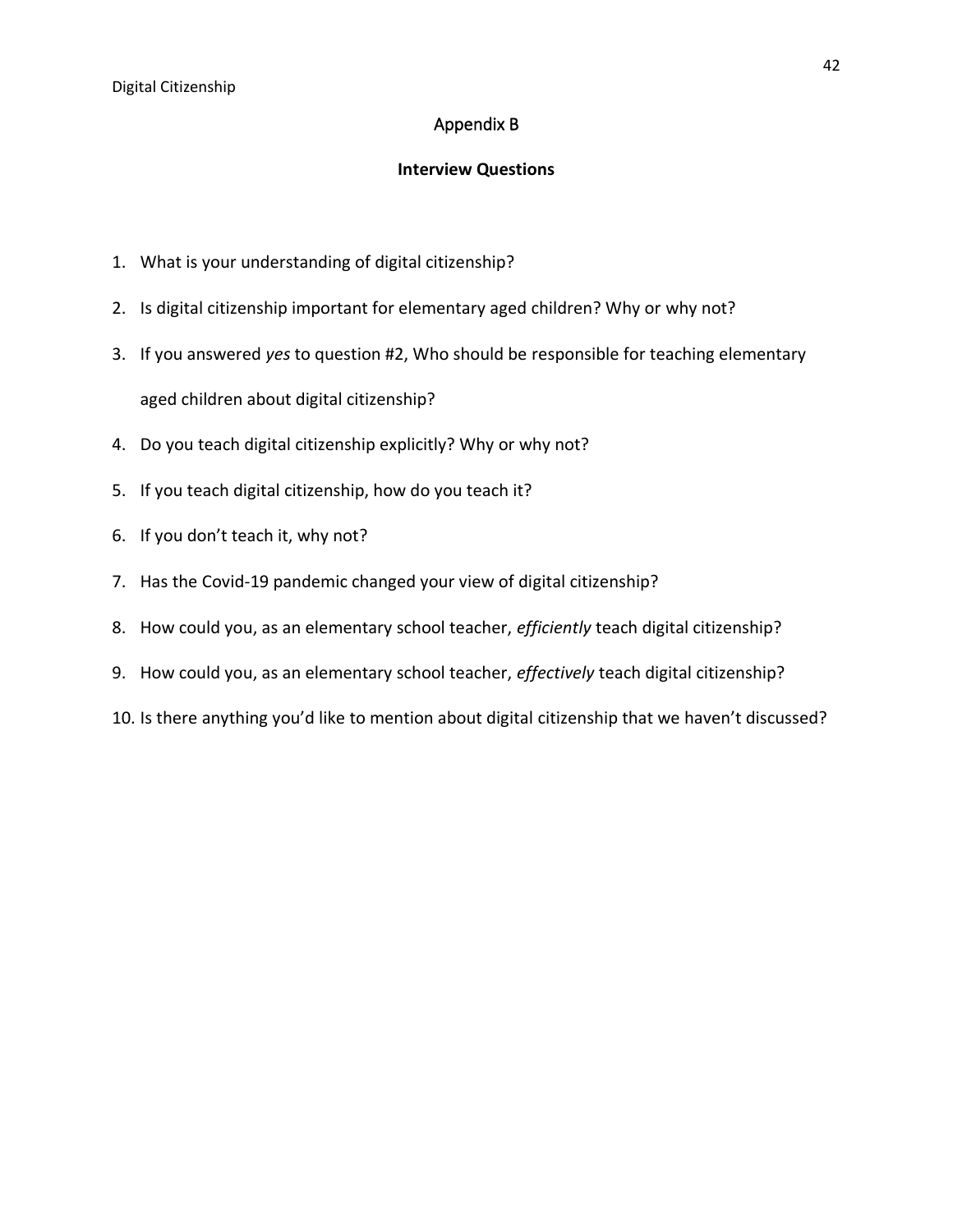# Appendix C

# **Consent Form**

**Consent to Participate in Focus Group** 

Digital Citizenship in the Elementary Classroom- Conducted through Western Washington University

Dear Teachers,

### **Introduction**

I am asking you to be in a research study. Participation is voluntary. The purpose of this form is to give you the information you will need to help you decide whether to participate. Please read the form carefully. You may ask questions about anything that is not clear. When I have answered all of your questions, you can decide if you want to be in the study or not. This process is called "informed consent." Please save a copy of this form for your records.

#### Purpose

You are invited to participate in a focus group endorsed by Western Washington University, under the direction of myself, **the contract of the purpose** of this focus groupisto look at the role of digital citizenship in the elementary school. The information in this focus group may be used to determine how to implement and teach digital citizenship at

#### Procedure

- 1. As part ofthisstudy, you will participate in a small group discussion with other education professionals from .
- 2. For this study, I have received approval from both and the Institutional Review Board through Western Washington University.
- 3. The interview will take place on Zoom and will be audio and video recorded and will be transcribed. The duration of the interview will be approximately 1 hour.
- 4. I will take every precaution to protect your information, though no guarantee of security can be absolute. I believe the chances of you being identified are low due to the protections in place for your privacy.

Please note there are no right or wrong answers to focus group questions. I want to hear the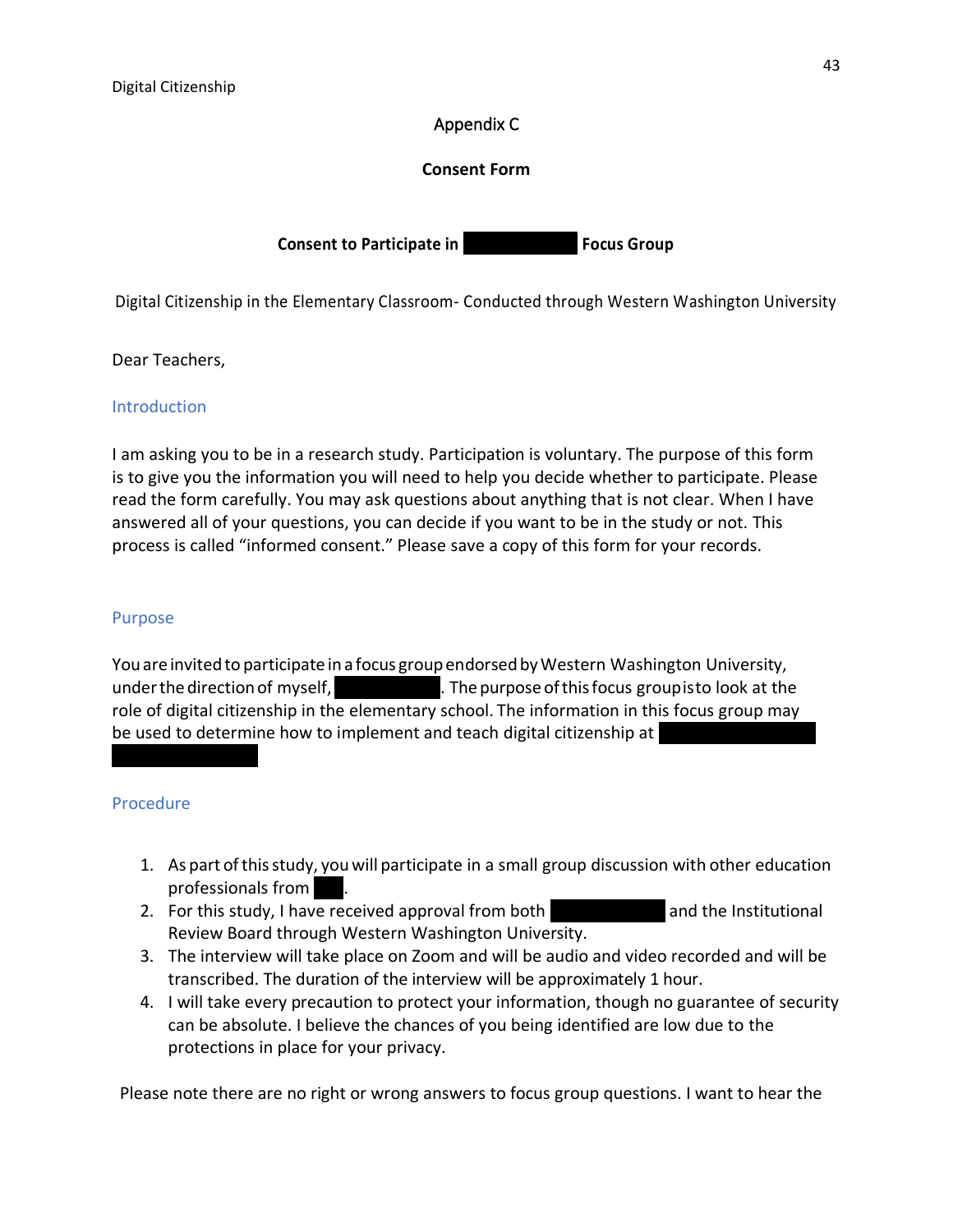many varying viewpoints and would like for everyone to contribute their honest thoughts. Outofrespect, please allow all participants equal time to respond to the questions. Please be honest with your responses, even if your responses differ from others in the discussion.

# Benefits and Risks

Your participation may benefit you and other teachers at by helping by helping implement an effective and efficient digital citizenship program. No risks are anticipated beyond those experienced during an average conversation.

# Confidentiality

Your data will be kept on a secure server. You can choose whether or not to participate in the focus group, and you may stop at any time during the course of the study. If you choose to withdraw from the focus group after the recorded interview, we will delete your portion of the interview after the study completes and the information you provide in the interview will not be used in the research.

# **Contact**

Should you choose to participate, you will be asked to respect the privacy of other focus group members by not disclosing any content discussed during the study. After the discussion, I will analyze the data, but- as stated above- your responses will remain confidential, meaning that no names will be included in any reports. All recordings will be deleted after the research is complete.

Your data will not be used or distributed for future research without your additional informed consent.

Thank you for considering, I look forward to a possible discussion with you. Please follow the link below to provide informed consent.

#### Contact

If you have any questions or concerns regarding this study, please contact:

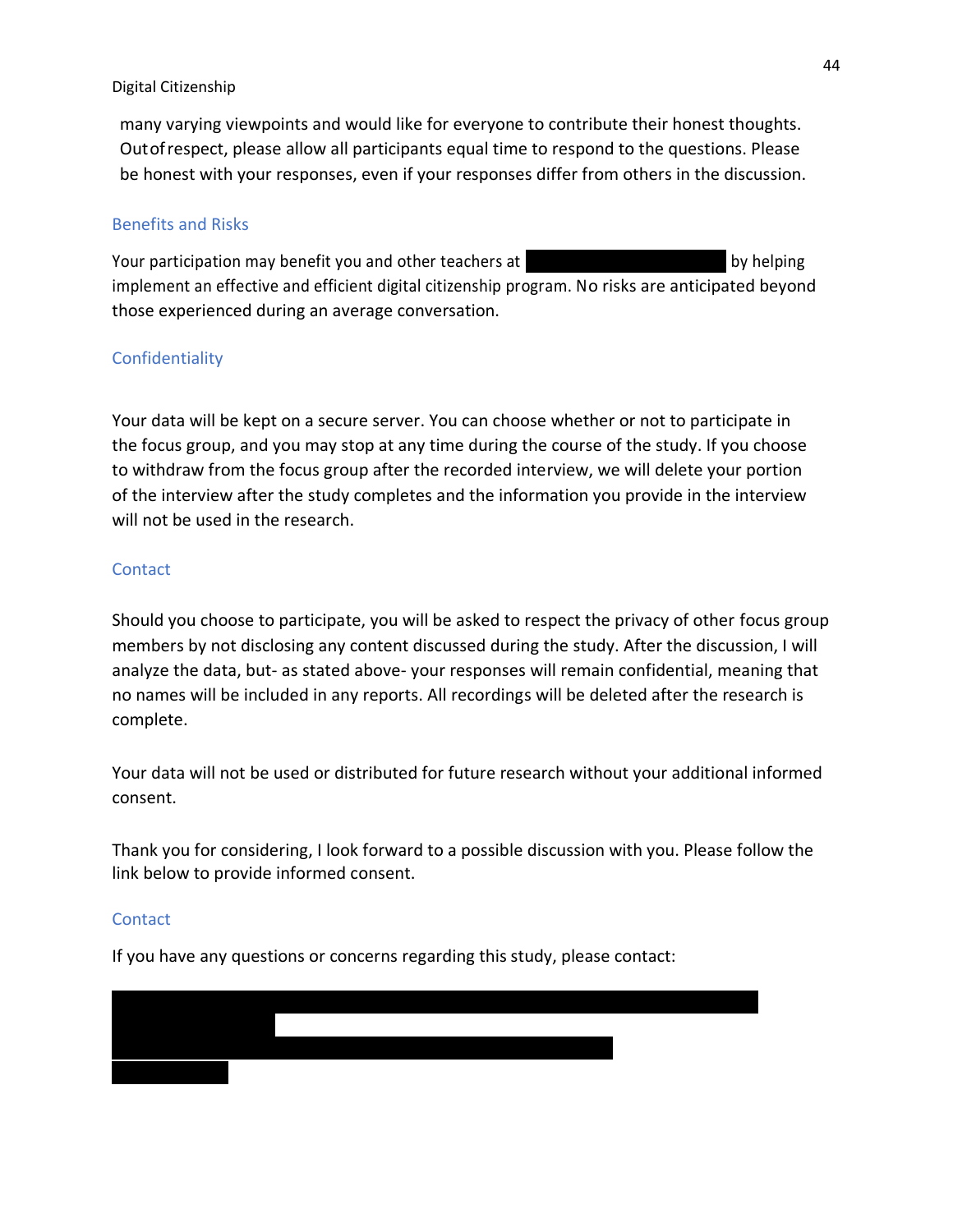If you have questions about your rights as a research participant, please contact the Western Washington University Office of Research and Sponsored Programs (RSP) at

*By clicking "Yes, I agree to participate," you confirm that you understand this information, are 19 years old or older, and agree to participate.*

Link to provide informed consent: